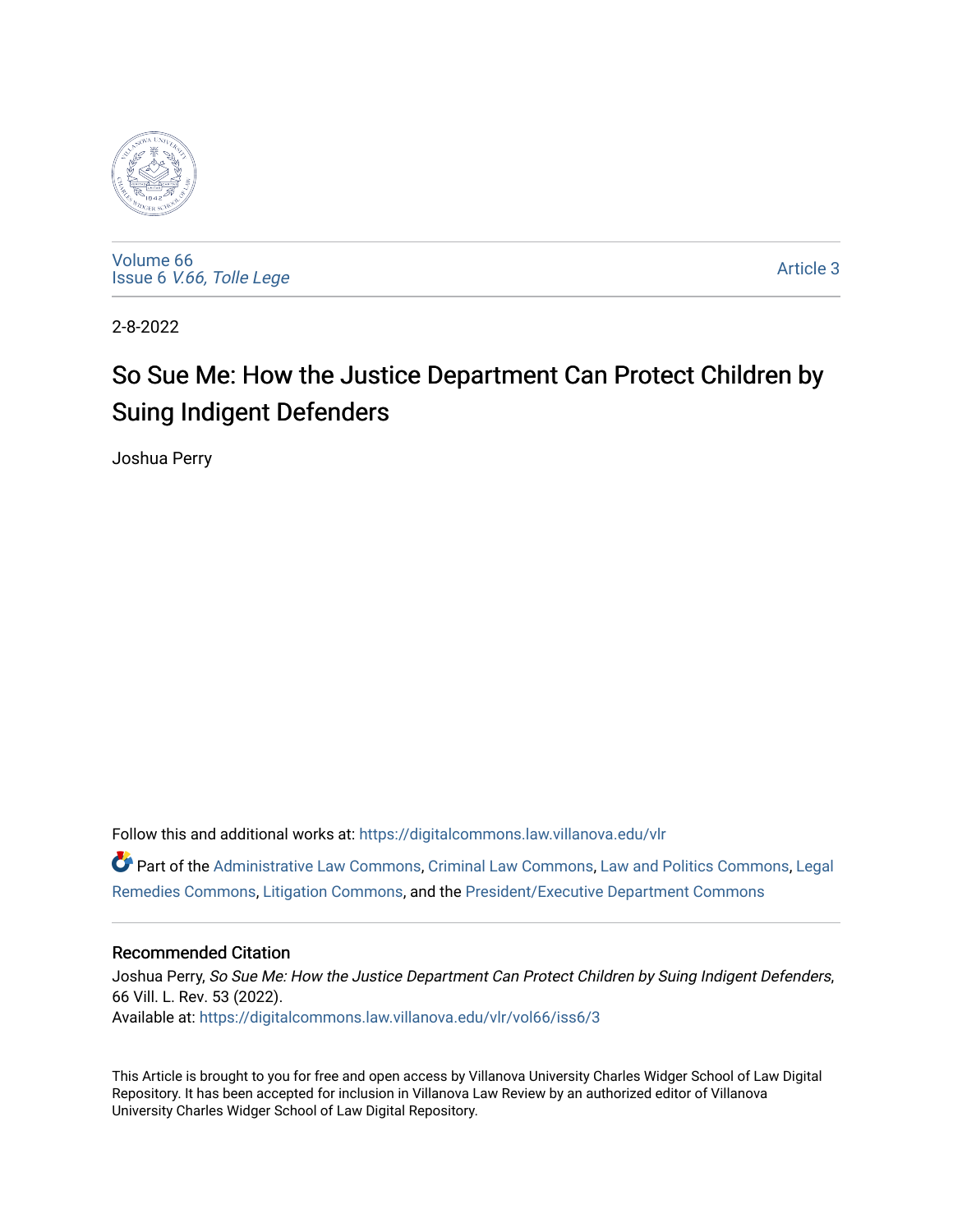#### SO SUE ME: HOW THE JUSTICE DEPARTMENT CAN PROTECT CHILDREN BY SUING INDIGENT DEFENDERS

#### JOSHUA PERRY\*

#### ABSTRACT

As new leadership takes over at the federal Department of Justice, this Essay argues that the Department of Justice should use its civil rights enforcement authority to improve the quality of legal representation for children by directly suing indigent defense systems—a step the agency has never before taken.

In jurisdictions across the country, juvenile indigent defense has long been a constitutional and moral failure, with profoundly negative implications for the lives of vulnerable children. In some places, not much has changed since the United States Supreme Court first recognized a right to counsel for kids in 1967.

The Obama-era Department of Justice took a first step towards changing the unacceptable status quo. Three times during the Obama Administration, the Department invoked its enforcement powers under 34 U.S.C. § 12601 to investigate juvenile justice systems. As part of those efforts, the Department of Justice attempted to negotiate resolutions improving indigent defense for children.

This Essay is the first to examine all three of those agency interventions—in Memphis, St. Louis, and Meridian, Mississippi—and to suggest lessons for a resurgent Civil Rights Division under the Biden Administration. The three Obamaera investigations highlighted the ways in which many of the problems plaguing juvenile defense are not just exogenous and structural (like funding and independence from the judiciary) but also endogenous—stemming from organizational problems within indigent defense systems, like lack of training and supervision. The Department's interventions also showed how hard it is to fix indigent defense problems using § 12601 without directly targeting the indigent defense system with investigation and litigation. This Essay argues that the Department of Justice can accomplish real and rapid change by taking a more focused and aggressive approach and directly suing indigent defenders.

<sup>\*</sup> Special Counsel for Civil Rights and Deputy Solicitor General, Connecticut Attorney General's Office.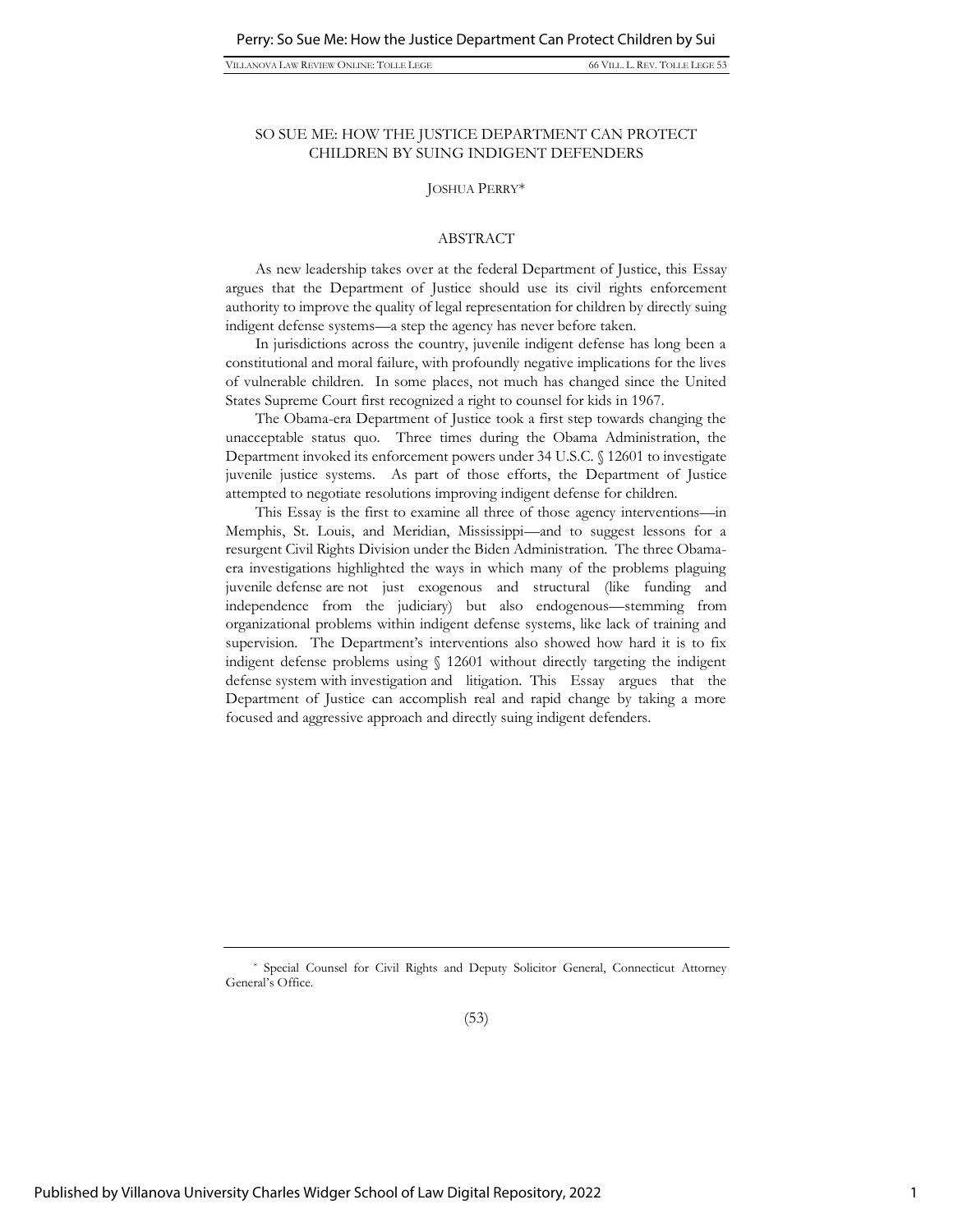## **CONTENTS**

| INTRODUCTION: THE ONGOING CRISIS IN INDIGENT DEFENSE FOR   |
|------------------------------------------------------------|
|                                                            |
| I. THE DEPARTMENT OF JUSTICE'S UNIQUE TOOL: CIVIL RIGHTS   |
| ENFORCEMENT IN JUVENILE JUSTICE SYSTEMS                    |
|                                                            |
| II. SHELBY COUNTY: AIR COVER FOR ORGANIZATIONAL CHANGE 59  |
| HL.                                                        |
| IV. LAUDERDALE COUNTY: WHEN IS THE JUVENILE JUSTICE SYSTEM |
| ADMINISTRATOR NOT RESPONSIBLE FOR THE ADMINISTRATION       |
|                                                            |
| V. CONCLUSION: DEPLOYING § 12601 TO HELP FIX JUVENILE      |
|                                                            |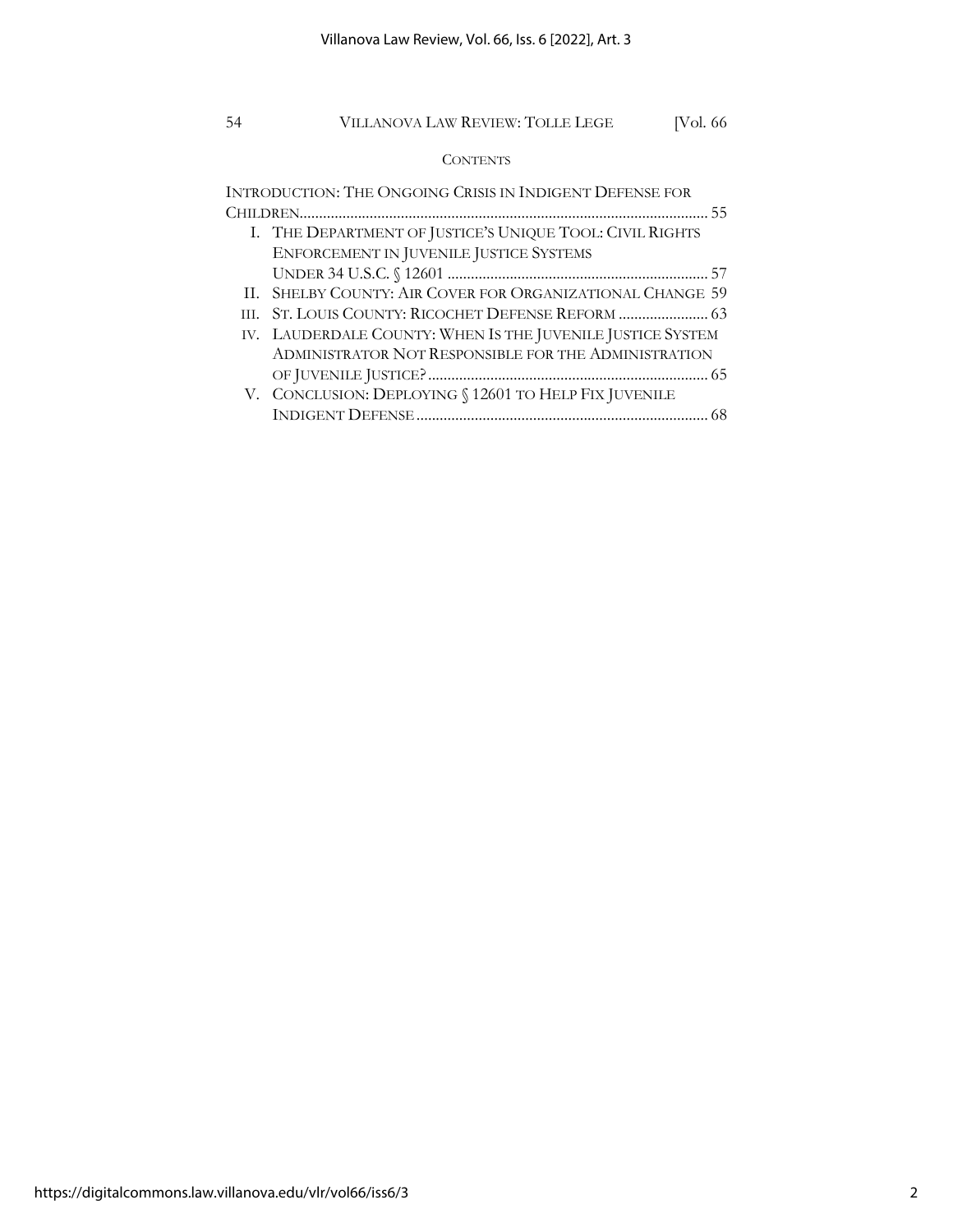INTRODUCTION: THE ONGOING CRISIS IN INDIGENT DEFENSE FOR CHILDREN

he first time I went to juvenile court, my job was to win release for a public The first time I went to juvenile court, my job was to win release for a public defender who'd been jailed for fighting too hard for her client. The second time, I saw a judge remand a child into custody for fifteen days for the sin (it's not a crime, of course) of wearing his pants too low. The assigned public defender didn't even object.

This was in New Orleans not long after Hurricane Katrina, when the juvenile public defender was trying to build back better, to borrow a phrase. In many ways, it did. Within a few years of the storm, the new nonprofit that served the city as juvenile public defender became a model for effective and zealous advocacy for children.<sup>1</sup> It reduced caseloads and improved performance. Its holistic advocacy model brought together multidisciplinary teams of lawyers, social workers, case managers, and investigators to help win cases and improve life outcomes. It instituted best-practices models of training, supervision, and performance management. Its lawyers stuck with kids not just until trial or sentencing but until they were entirely free of the justice system.

But the Louisiana Center for Children's Rights was an exception. What I saw on my first two visits to juvenile court was and remains closer to the rule in many places.<sup>2</sup> Persistently over time, and pervasively across jurisdictions, poor children in juvenile delinquency cases have been and are being poorly served by their defense attorneys.<sup>3</sup> The failings have been extensively documented, and the reasons repeatedly explored.<sup>4</sup> Advocates have long urged reform, but in many jurisdictions not much has changed. Kids facing juvenile prison still receive ineffective representation today—just like they did when the U.S. Supreme Court first recognized a constitutional right to counsel for kids in delinquency cases in 1967.<sup>5</sup>

<sup>1.</sup> *See* Katayoon Majd & Patricia Puritz, *The Cost of Justice: How Low-Income Youth Continue to Pay the Price of Failing Indigent Defense Systems*, 16 GEO. J. POVERTY L. & POL'Y 543, 578–79 (2009) (documenting how New Orleans' juvenile public defender, known then as JRS, became country's "first standalone office to focus exclusively on juvenile defense . . . . JRS can commit the resources of an entire organization toward ensuring effective delinquency representation." (footnote omitted)).

<sup>2.</sup> *See, e.g.*, NAT'L COUNCIL OF JUV. & FAM. CT. J., ENHANCED JUVENILE JUSTICE GUIDELINES 24 (2018), https://tinyurl.com/y29euswh [https://perma.cc/YL8Z-TFZM] (describing widespread ineffective assistance of counsel for children in delinquency proceedings); *see also* Laura Cohen, *The Still-Elusive Promise of In re* Gault, 32 CRIM. JUST. 57, 58 (2018) ("[E]ven a spot check of the nation's juvenile courts exposes a system that fails to fulfill *Gault*'s promise.")

<sup>3.</sup> *See, e.g.*, Steven A. Drizin & Greg Luloff, *Are Juvenile Courts a Breeding Ground for Wrongful Convictions?*, 34 N. KY. L. REV. 257, 322 (2007) ("[F]orty years after *Gault*, it is clear that the promise of *Gault* has not been realized, especially as it relates to valuing accuracy in juvenile court proceedings."); *see also* Barry C. Feld & Perry L. Moriearty, *Race, Rights, and the Representation of Children*, 69 AM. U. L. REV. 743, 747 ("[I]f two of the Court's main objectives in *Gault* were to improve procedural fairness and address systemic racial disproportionality in the juvenile court, it has not succeeded.").

<sup>4.</sup> *See* NAT'L JUV. DEF. CTR., ACCESS DENIED: A NATIONAL SNAPSHOT OF STATES' FAILURE TO PROTECT CHILDREN'S RIGHT TO COUNSEL 4 (2017), https://tinyurl.com/2yvqfjsu [https://perma.cc/S4Q8-WQBB] ("[T]hough every state has a basic structure to provide attorneys for children, few states or territories adequately satisfy access to counsel for young people.").

<sup>5.</sup> *See generally In re* Gault, 387 U.S. 1 (1967); Wallace J. Mlyniec, *In re* Gault *at 40: The Right to Counsel in Juvenile Court—A Promise Unfulfilled*, 44 No. 3 CRIM.L.BULL. 5 (2008) (summarizing results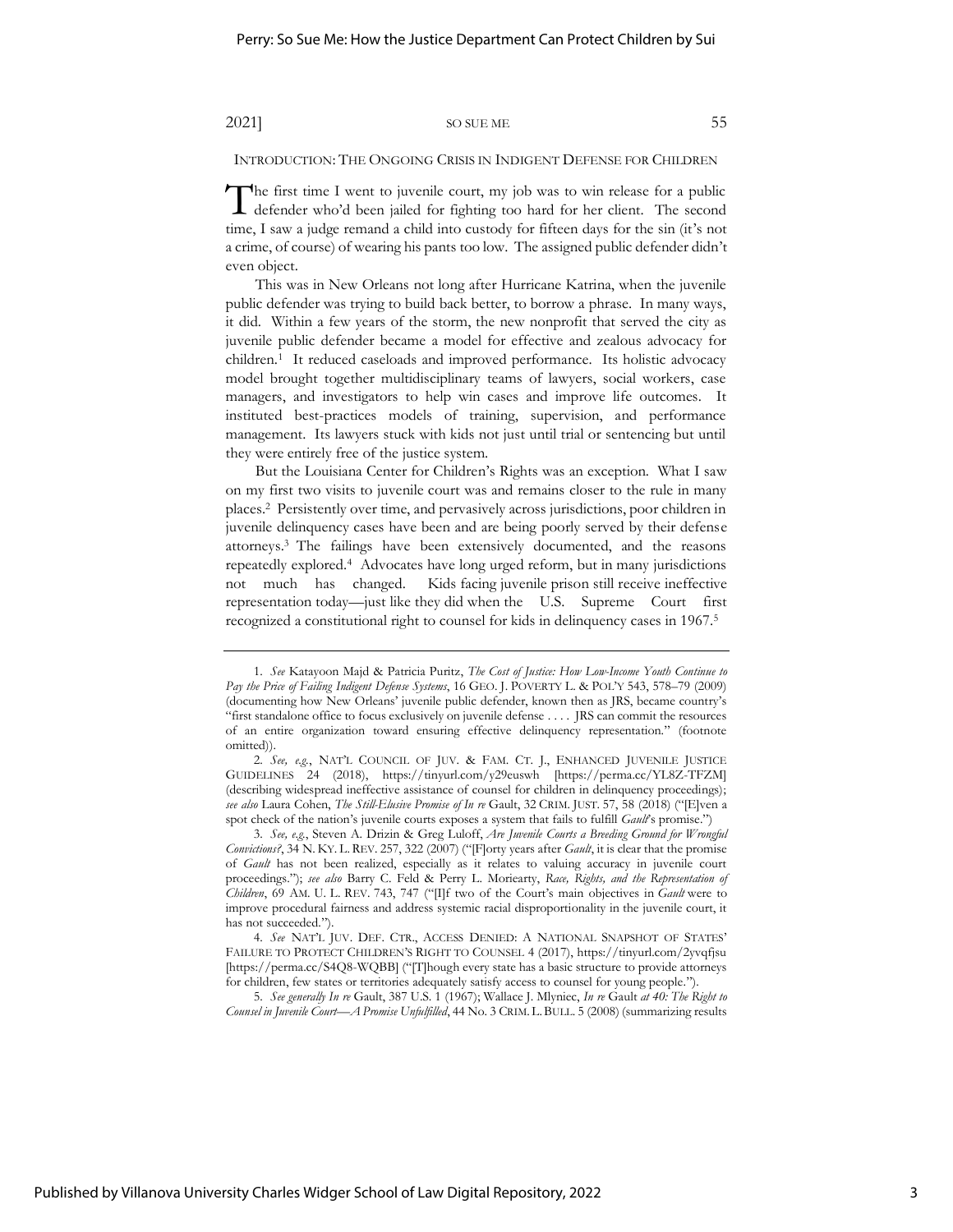New Orleans' juvenile defense success story is unusual because it happened at all, but how it happened is also remarkable. The transformation had little to do with the tools that lawyers usually talk about in law reviews and other scholarly journals. Instead, it was mostly driven by internal organizational development. Within a few years of the storm, the organizational leadership changed—and so did the hiring, training, and ultimately the culture and the practice.<sup>6</sup>

Academic and practitioner observers of indigent defense point to both structural, exogenous constraints—problems like legislative underfunding<sup>7</sup> or judicial control,<sup>8</sup> which arise from systems outside the indigent defender—and organizational, endogenous problems. "Even adequate resources[,]" explained Harvard Law professor Carol Steiker on the fiftieth anniversary of *Gideon v.*  Wainwright,<sup>9</sup> "would not be sufficient to solve some of the ... problems that undergird the country's indigent defense crisis." 10 The endogenous problems Steiker listed include "[t]he lack of adequate organization, training, and oversight . . . and the absence of a robust culture of client-centered, zealous advocacy all prevent the delivery of decent indigent defense services just as surely as the lack of adequate material resources." 11

The New Orleans example shows that internally driven reform can make a massive difference. Juvenile indigent defense systems and organizations can often get better all by themselves—if they have the will and the know-how. But sometimes there is no internal motivation or capacity to change. And sometimes no amount of internal will or smarts can make a difference in the face of structural barriers to reform.

That's where the federal Department of Justice (DOJ) can come in. During the last years of the Obama Administration, the DOJ tried a new experiment. For the first time, it deployed its civil rights enforcement power over juvenile justice systems in response to persistent and egregious shortcomings in indigent defense. In three separate matters, the DOJ investigated county-level juvenile justice systems, found severe juvenile indigent defense deficiencies, and tried to use litigation and the threat of litigation to impose solutions.

As a new administration looks to build civil rights enforcement back better, this Essay examines those DOJ interventions and draws lessons from both their successes and their frustrations. It concludes that the DOJ should launch a sustained campaign of juvenile indigent defense investigation and litigation early in the new administration. But, learning from its initial forays, the DOJ should target indigent

of qualitative assessments of juvenile indigent defense systems in sixteen states and finding that constitutional right to counsel is unfulfilled).

<sup>6.</sup> I wish I could claim credit, but I did not become Executive Director of Louisiana Center for Children's Rights until 2012 when the hard work had already been done by my predecessors. I left the position in 2016.

<sup>7.</sup> *See, e.g.*, Erwin Chemerinsky, *Lessons from* Gideon, 122 YALE L.J. 2676, 2680–84 (2013) (discussing need for more indigent defense funding).

<sup>8.</sup> David E. Patton, *The Structure of Federal Public Defense: A Call for Independence*, 102 CORNELL L. REV. 335, 337 (2017) (emphasizing need for defense function to be independent of judiciary).

<sup>9.</sup> 372 U.S. 335 (1963).

<sup>10.</sup> Carol S. Steiker, Gideon *at Fifty: A Problem of Political Will*, 122 YALE L.J. 2694, 2700 (2013).

<sup>11.</sup> *Id.*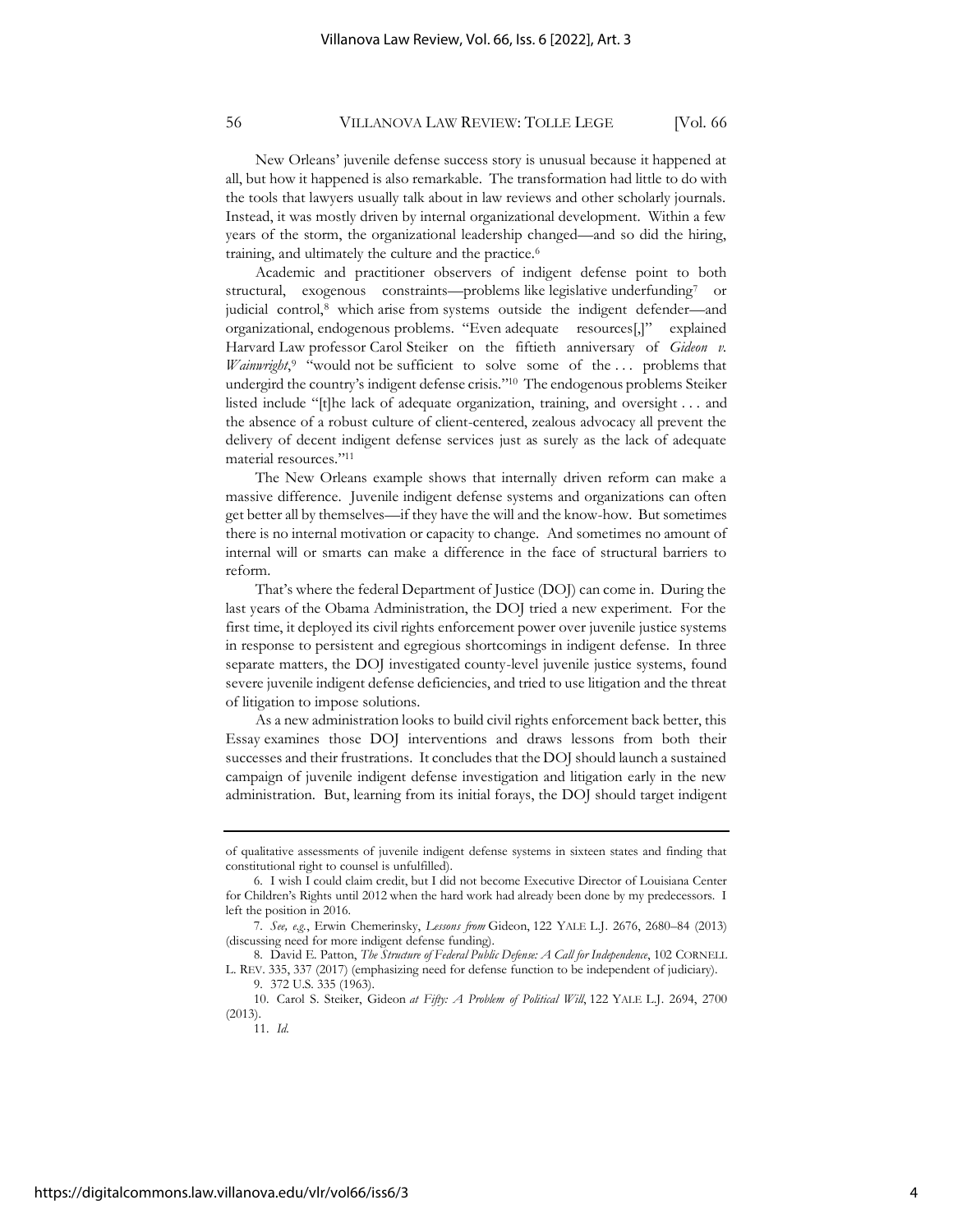defense systems directly rather than triangulating towards them through courts and county governments. Perhaps most importantly: the DOJ should distinguish between structural versus organizational problems and aim its remedies squarely at the root cause of the problems it is trying to solve.

#### I. THE DEPARTMENT OF JUSTICE'S UNIQUE TOOL: CIVIL RIGHTS ENFORCEMENT IN JUVENILE JUSTICE SYSTEMS UNDER 34 U.S.C. § 12601

President Barack Obama's administration provided unprecedented financial, litigation, and rhetorical supportive for indigent defense. Some of the things the Obama-era DOJ did were mostly different in scale from prior administrations. The federal government had funded indigent defense before Obama, though never enough.<sup>12</sup> It had sponsored technical assistance before, including the development of indigent defense practice standards.<sup>13</sup> But some of the Obama-era DOJ's indigent defense initiatives were genuinely new. For instance: it opened an Office for Access to Justice, which supported reforms aimed at increasing access to counsel in both criminal and civil cases.<sup>14</sup>

The Obama-era innovations also included two new litigation strategies. In the first, the DOJ filed a wave of amicus briefs and statements of interest supporting litigation brought by private plaintiffs against state and local indigent defense systems. These DOJ filings opposed practices that make it too easy for children to waive the right to counsel<sup>15</sup>; cautioned that under resourcing and other structural limitations might result in the constructive denial of counsel<sup>16</sup>; urged a state court to consider imposing workload controls and independent monitoring as part of a remedy for widespread ineffective assistance of counsel<sup>17</sup>; and argued for the availability of prospective, pretrial—as opposed to retrospective, post-conviction— Sixth Amendment relief.<sup>18</sup> It is true that the DOJ had used statements of interests

<sup>12.</sup> *See* U.S. GOV'T ACCOUNTABILITY OFFICE, INDIGENT DEFENSE, DOJ COULD INCREASE AWARENESS OF ELIGIBLE FUNDING AND BETTER DETERMINE THE EXTENT TO WHICH FUNDS HELP SUPPORT THIS PURPOSE (2012), https://www.gao.gov/assets/600/59073 6.pdf [https://perma.cc/6K2K-9A24] (reviewing federal funding for indigent defense starting in 2005).

<sup>13.</sup> Deborah Leff & Melanca Clark, *Doing Justice to "*Gideon,*"* 39 HUM. RTS. 7, 8 (2013) (describing efforts initiated by Lyndon Johnson's Attorney General, Nicholas Katzenbach, to ameliorate "assembly line justice" delivered by public defenders.).

<sup>14.</sup> *See* Maggie Jo Buchanan et al., *The Need to Rebuild the DOJ Office for Access to Justice*, CTR. AMPROGRESS (Nov. 24, 2020, 9:01 AM), https://tinyurl.com/y272b3fs [https://perma.cc/BL3W-VM39]; *see also* Leff & Clark, *supra* note 13 (counsel from Office for Access to Justice describing activities to support indigent defense systems).

<sup>15.</sup> Statement of Interest of the United States at 16–19, N.P. v. State, No. 2014-CV-241025 (Ga. Super. Ct. Fulton Cty. Mar. 13, 2015).

<sup>16.</sup> Statement of Interest of the United States at 6–10, Hurrell-Harring v. State, No. 8866-07 (N.Y. Civ. Sup. Ct. Albany Cty. Sept. 25, 2014).

<sup>17.</sup> Statement of Interest of the United States at 6–10, Wilbur v. City of Mount Vernon, 989 F. Supp. 2d 1122 (W.D. Wash. 2013).

<sup>18.</sup> Brief for the United States as Amicus Curiae in Support of Appellants at 11–15, Kuren v. Luzerne County, 146 A.3d 715 (Pa. 2016); Brief for the United States as Amicus Curiae Supporting Plaintiffs-Appellants at 19–20, Tucker v. State, 394 P.3d 54 (Idaho 2017).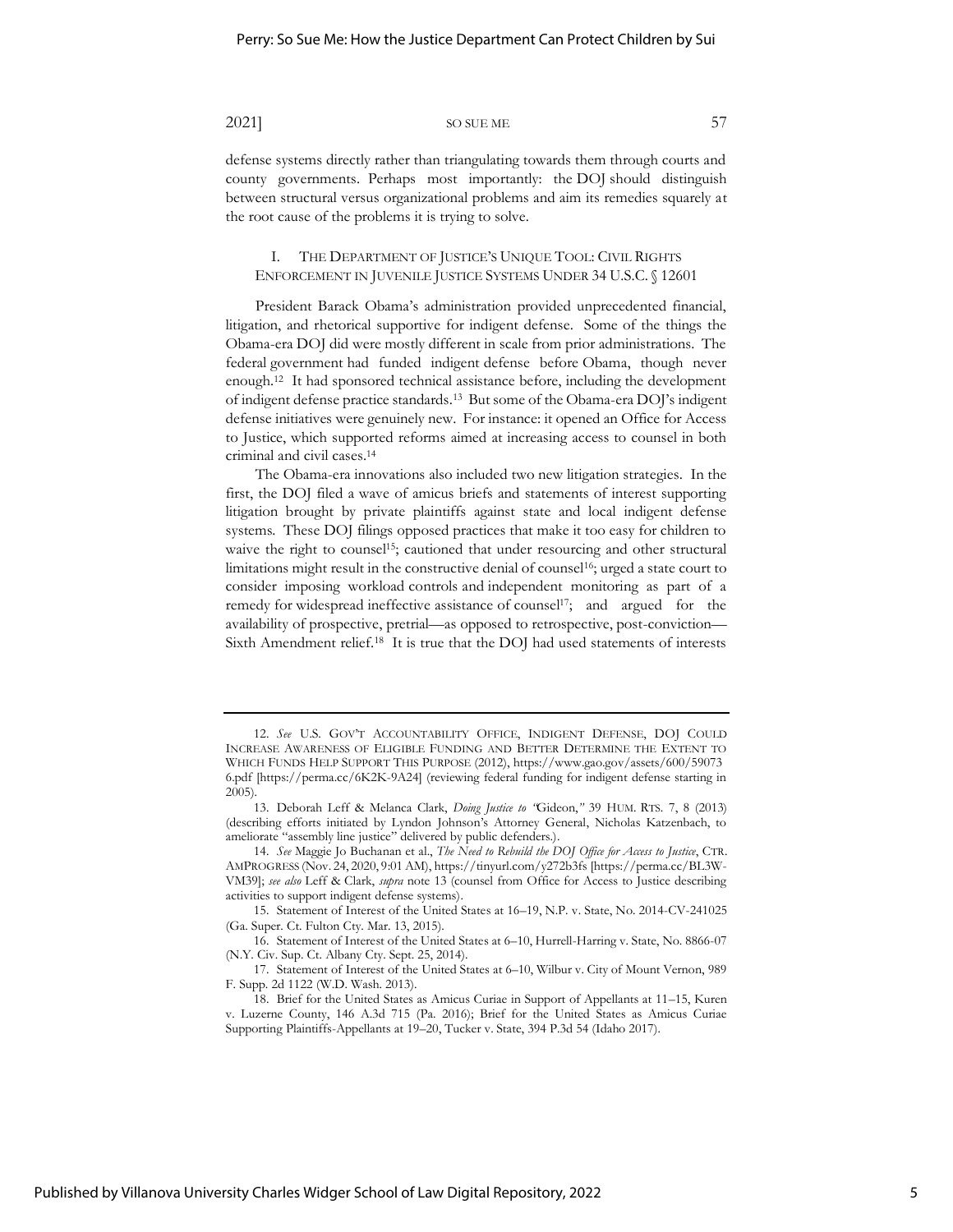to weigh in on civil rights cases prior to the Obama Administration.<sup>19</sup> But those cases had never before centered around the constitutionality of indigent defense systems.

The second strategy was more direct and aggressive. Rather than chiming in alongside private litigants, the Obama-era DOJ opened its own investigations aimed in part at resolving indigent defense shortcomings.<sup>20</sup>

The Violent Crime Control and Law Enforcement Act of 1994,<sup>21</sup> for which now-President Joe Biden and then-President Bill Clinton have been (mostly correctly) pilloried by criminal justice reformers, did at least one good thing for juvenile justice systems, empowering the U.S. Attorney General to "eliminate" patterns and practice of civil rights violations "by officials or employees of any governmental agency with responsibility for the administration of juvenile justice . . . ." 22 Under President Obama, the DOJ interpreted that language as a grant of "authority to enforce the right to counsel in juvenile delinquency proceedings . . . ." 23

Section 12601 of the Act is a powerful tool for indigent defense reform. Private litigants have certainly tried to use both the state and federal courts to fix indigent defense systems, with mixed results.<sup>24</sup> But private indigent defense litigation can be stymied by a number of obstacles that do not impede DOJ suits under § 12601. Private civil rights plaintiffs who are defendants in open criminal cases can run into abstention problems.<sup>25</sup> Lawyers and other advocates may find their suits dismissed for lack of standing.<sup>26</sup> And some suits are dismissed under the mistaken belief that there is no pretrial Sixth Amendment claim for ineffective assistance of counsel. <sup>27</sup> None of that matters to a DOJ that is statutorily invested with standing and the authority to ferret out and resolve patterns of due process violations.

21. Violent Crime Control and Law Enforcement Act of 1994, Pub. L. No. 103–322, 108 Stat. 1796 (1994) (codified at 34 U.S.C. § 12601 (2018)).

22. *Id.* (creating cause of action).

23. Statement of Interest of the United States at 2, N.P. v. State, No. 2014-CV-241025, (Ga. Super. Ct. Fulton Cty. 2015).

24. Lauren Sudeall Lucas, *Public Defense Litigation: An Overview*, 51 IND. L. REV. 89, 94–106 (2018) (reviewing history of indigent defense reform litigation).

26. *See, e.g.*, Kowalski v. Tesmer, 543 U.S. 125, 130–34 (2004) (attorneys lack third-party standing to bring ineffective assistance of counsel suit).

27. *See* Platt v. State, 664 N.E.2d 357, 363 (Ind. Ct. App. 1996) (rejecting pretrial ineffectiveness claim in state case). At least one federal circuit has upheld a pretrial ineffective assistance of counsel claim. *See* Luckey v. Harris, 860 F.2d 1012, 1017–18 (11th Cir. 1988) (clarifying appropriate standard for determining whether defendant is entitled to prospective relief).

<sup>19.</sup> One account traces the first DOJ statement of interest in a civil rights case to 1994. *See* Victor Zapana, Note, *The Statement of Interest as a Tool in Federal Civil Rights Enforcement*, 52 HARV. C.R.-C.L. L. REV. 227, 233 (2017).

<sup>20.</sup> *See* Leff & Clark, *supra* note 13, at 10 ("For the first time, the DOJ used its authority under the Violent Crime Control and Law Enforcement Act of 1994, 42 U.S.C. [§ 14141,](https://advance.lexis.com/api/document?collection=statutes-legislation&id=urn:contentItem:8SHT-0732-D6RV-H22Y-00000-00&context=) to address constitutional violations within a juvenile justice system.").

<sup>25.</sup> *See, e.g.*, Younger v. Harris, 401 U.S. 37, 50–1 (1971); *see also* Bender v. Wisconsin, No. 19-cv-29-wmc, 2019 U.S. Dist. LEXIS 159171 (W.D. Wis. Sep. 18, 2019) (dismissal of ineffective assistance of counsel claims in Wisconsin); Yarls v. Bunton, 231 F. Supp. 3d 128, 132–135 (M.D. La. 2017) (citing *Younger* abstention in dismissing pretrial ineffective assistance of counsel lawsuit against Orleans Public Defenders).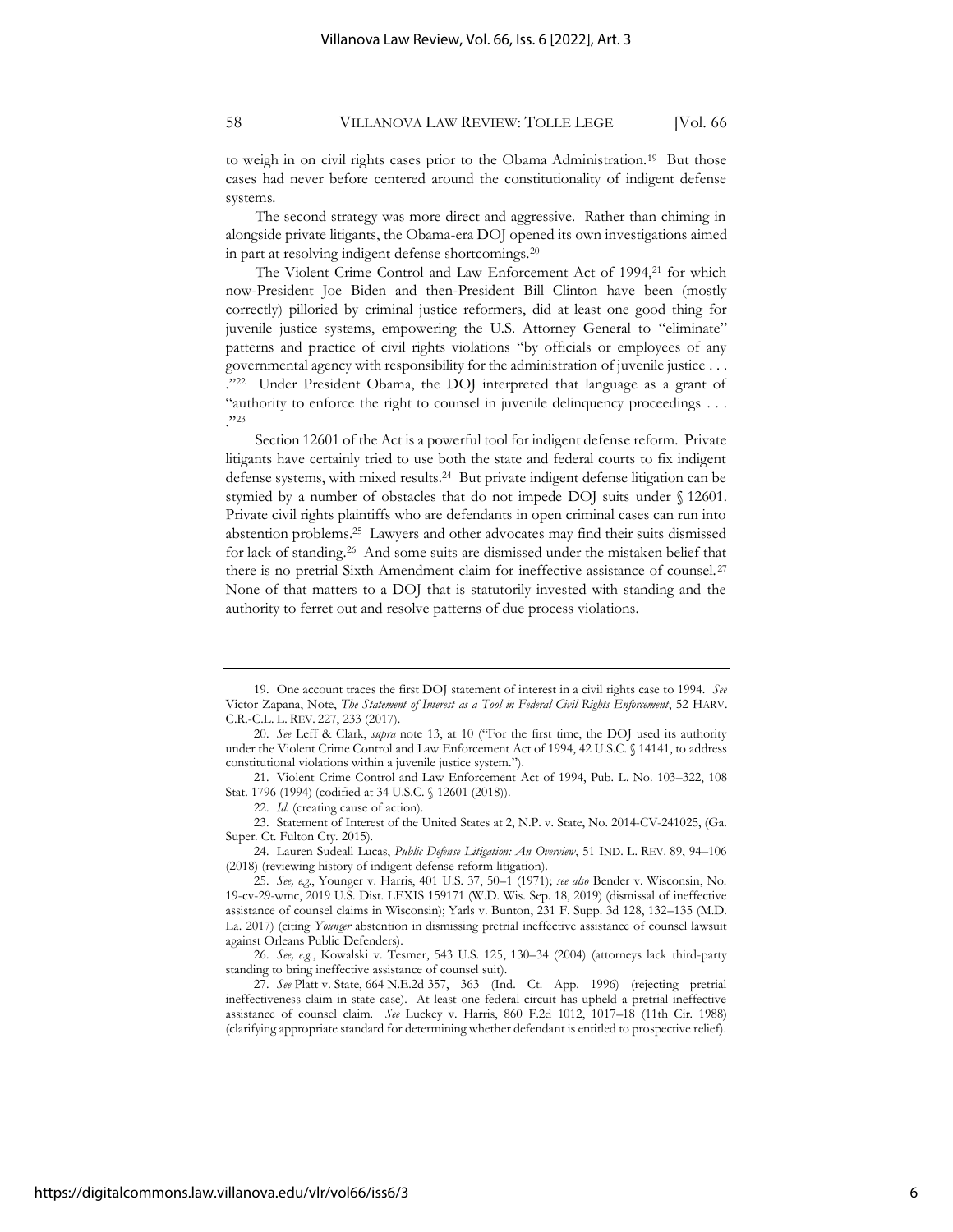Prior to 2012, the DOJ had never used its unique powers under § 12601 to investigate indigent defense practices. But that year, the DOJ opened the first of three pathbreaking civil rights investigations.

#### II. SHELBY COUNTY: AIR COVER FOR ORGANIZATIONAL CHANGE

In April 2012, the DOJ published the findings from a three-year investigation into the Juvenile Court of Memphis and Shelby County (JCMSC), Tennessee.<sup>28</sup> That court, the DOJ concluded, was constitutionally compromised.<sup>29</sup>

This was the first time that the DOJ used its § 12601 authority to investigate a juvenile court system.<sup>30</sup> And because JCMSC served not just as an adjudicatory body but also as the administrative center for the county's juvenile justice system, including juvenile indigent defense, a hard look at the court also included a hard look at the county's indigent defense mechanism for children in delinquency cases.

JCMSC's control over juvenile defense in Shelby County was a quirk of history and local power politics. Shelby County has a well-established, full-time institutional public defender system—the third oldest in the country.<sup>31</sup> Under Tennessee law, each county's public defender has "the duty and responsibility of representing indigent persons for whom the district public defender has been appointed as counsel by the court." 32 And "indigent person" includes children in delinquency cases.<sup>33</sup> The law seems clear, then, that Tennessee's county public defenders are also responsible for juvenile defense. So, for instance, Davidson County—the state's second-largest county, and home to Nashville—has had a juvenile public defender division since 1978.<sup>34</sup>

But in Shelby County, indigent defense for kids had fallen under court control. The somewhat misleadingly named Juvenile Defender's Office was in fact a panel of private attorneys under contract with the court who were managed by the "Chief

<sup>28.</sup> U.S.DEP'T OF JUSTICE,CIVILRIGHTS DIV.,INVESTIGATION OF THE SHELBY COUNTY. JUVENILE COURT 1 (2012), https://tinyurl.com/y5rlfwo8 [https://perma.cc/XJ8Z-6E3R]. For several years, first as Executive Director of the Louisiana Center for Children's Rights and then as a private consultant, I was privileged to consult with the then-Shelby County Public Defender, Stephen Bush, on organizational changes aimed at improving its juvenile defense practice. I did not use any information gathered through that work in this Essay. But I acknowledge both professional and personal bias, since Mr. Bush is an admired friend.

<sup>29.</sup> *See id.* ("We find that JCMSC fails to provide constitutionally required due process to children of all races. In addition, we find that JCMSC's administration of justice discriminates against Black children." (footnote omitted)).

<sup>30.</sup> Sandra Simkins, *Success in Shelby County: A Roadmap to Systemic Juvenile Reform*, 44 U. MEM. L. REV. 727, 742 (2014).

<sup>31.</sup> *Our Office*, LAW OFF. OF THE SHELBY CTY. PUB. DEF., https://www.defendshelbyco.o rg/history [https://perma.cc/M3XW-G4H8] (last visited Jan. 28, 2021). Shelby County, which centers on Memphis, is Tennessee's largest county. *Id.* Its public defender system was founded in 1917. *Id.*

<sup>32.</sup> TENN. CODE ANN. § 8-14-104 (2019), *amended by* Tenn. L. Pub. Ch. 64 (S.B. 785) (2021).

<sup>33.</sup> TENN. CODE ANN. § 8-14-101 (2020) ("For the purposes of this part, an 'indigent person' is one who does not possess sufficient means to pay reasonable compensation for the services of a competent attorney: (1) In any criminal prosecution or juvenile delinquency proceeding involving a possible deprivation of liberty . . . .").

<sup>34.</sup> *Juvenile Division*, NASHVILLE DEF.'S, https://publicdefender.nashville.gov/aboutus/juvenile-division/ [https://perma.cc/4EGB-EBHB] (last visited Jan. 29, 2021).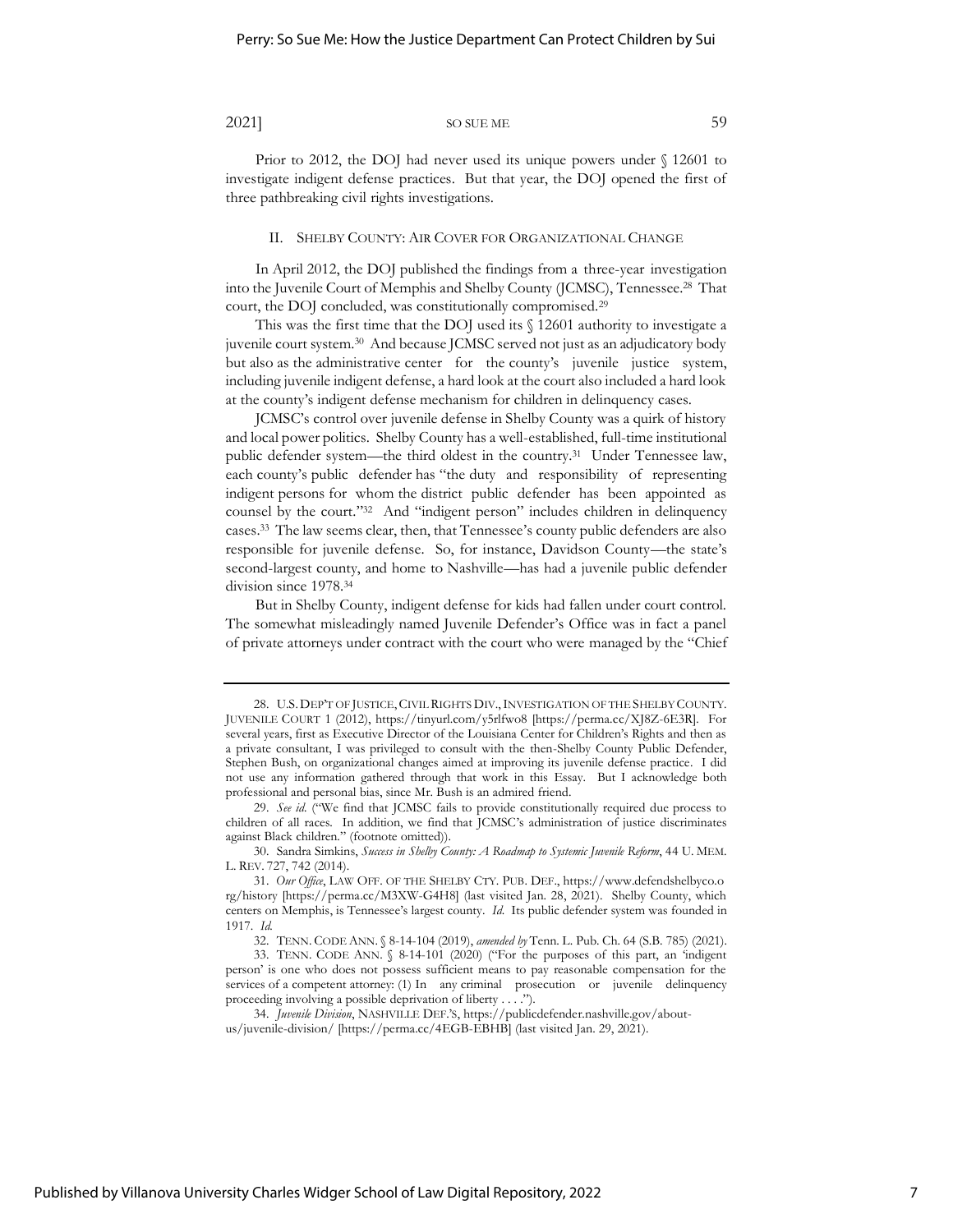Juvenile Defender," an administrator appointed by the court. Those contract attorneys were compensated through state Supreme Court funds that in other counties were generally used for conflict counsel.<sup>35</sup> The Juvenile Defender's Office, the DOJ found, "is not an independent agency, nor is it affiliated with the county public defender's office. Instead, JCMSC operates it entirely, and the Chief Juvenile Defender is appointed by, and reports directly to, the Juvenile Court Judge." 36

The DOJ's look at the court-owned-and-operated indigent defense system was unsparing.<sup>37</sup> Federal investigators observed defenders behaving unacceptably. One defense attorney failed to object when a prosecutor called an accused child to testify at his own transfer hearing in violation of the right against self-incrimination. Another lawyer admitted a client's guilt in open court, apparently without an appropriate waiver.<sup>38</sup> Investigators saw indications that these shocking performance failures were part of a routinely deficient defense practice. Defenders regularly failed to request discovery, to challenge probable cause for pretrial detention, and to take appeals and file written motions.<sup>39</sup> All of these problems were connected to the court's control over the indigent defense function, which, in the DOJ's view, "while not unconstitutional *per se*, creates an apparent conflict of interest . . . ." 40

The DOJ never filed suit in Shelby County. Instead, just a few months after issuing the formal findings report, the DOJ entered into a forty-three-page Memorandum of Agreement (MOA) committing the county and the court to dozens of juvenile justice reforms.<sup>41</sup> Among other things, the MOA required Shelby County to:

- "Creat[e] a responsibility for the supervision and oversight of juvenile delinquency representation to the Shelby County Public Defender's Office ("SCPD") and support[] the establishment of a specialized unit for juvenile defense;
- Support SCPD training for juvenile defenders . . .
- Ensur[e] that juvenile defenders have appropriate administrative support, reasonable workloads, and sufficient resources to provide independent, ethical, and zealous representation . . .
- Implement<sup>[]</sup> attorney practice standards for juvenile defenders ... ." 42

<sup>35.</sup> Simkins, *supra* note 30, at 757 (2014); *see also* INVESTIGATION OF THE SHELBY COUNTY. JUVENILE COURT, *supra* note 28, at 50 (explaining concerning structure of Shelby County Juvenile Defender's Office). The contracted attorneys were compensated at just \$50/hour for court time and \$40/hour for out-of-court time. Simkins, *supra* note 30*.*

<sup>36.</sup> INVESTIGATION OF THE SHELBY COUNTY JUVENILE COURT, *supra* note 28, at 50.

<sup>37.</sup> *Id.* at 48–50.

<sup>38.</sup> *Id.* at 48.

<sup>39.</sup> *Id.* at 49–50.

<sup>40.</sup> *Id.* at 50.

<sup>41.</sup> U.S. DEP'T OF JUSTICE, CIVIL RIGHTS DIV., MEMORANDUM OF AGREEMENT REGARDING THE JUVENILE COURT OF MEMPHIS AND SHELBY COUNTY (2012), https://tinyurl.com/2qh4pxer [https://perma.cc/MZT5-3XBF].

<sup>42.</sup> *Id.* at 14–15.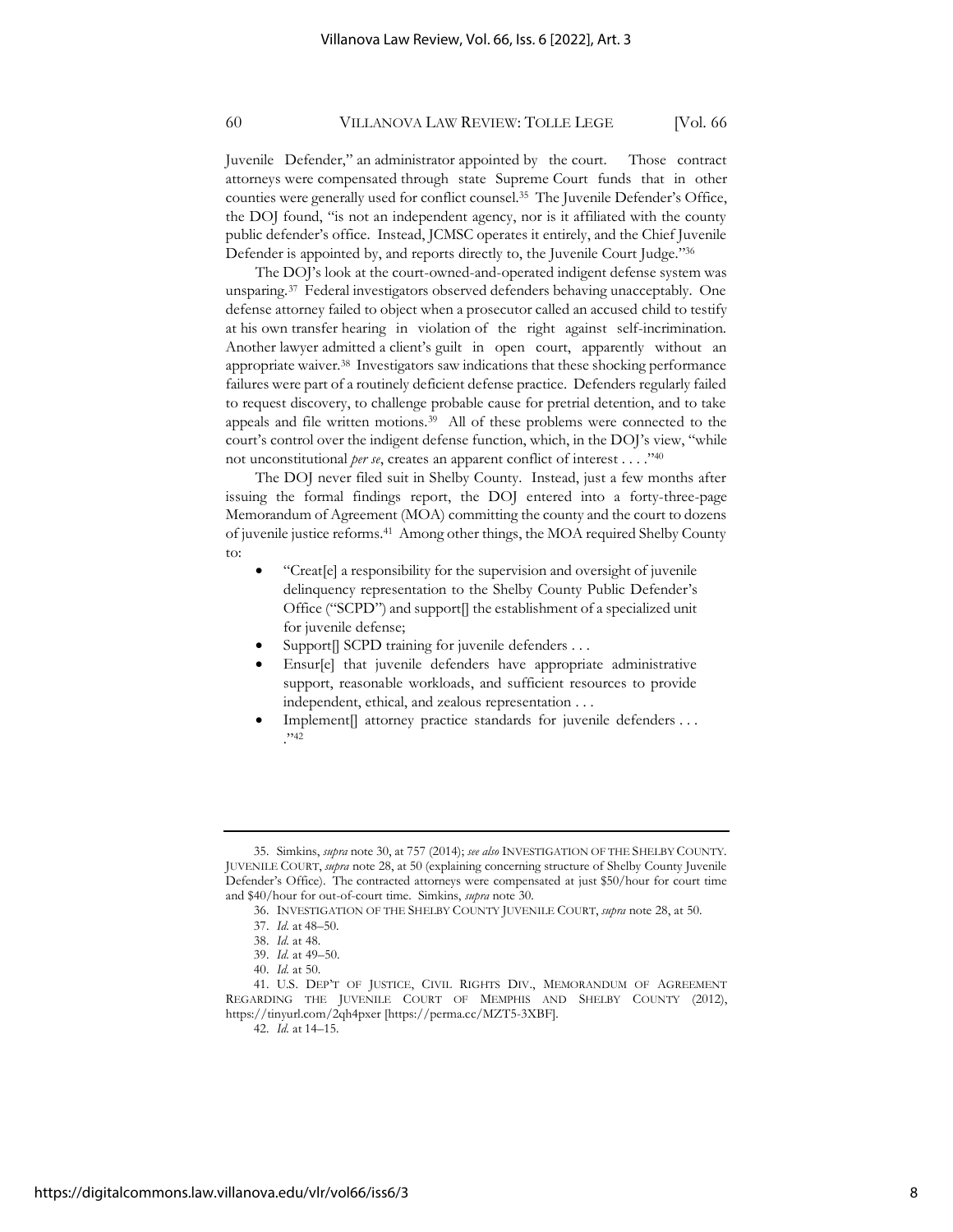These commitments jumpstarted remarkable change—and change that took effect quickly, at least on the geological timescale of indigent defense reform.<sup>43</sup> The SCPD responded to the MOA by setting up a specialized juvenile division that reflected many nationally-embraced best practices. It hired lawyers, social workers, and investigators, and it adopted an organizational structure that had multidisciplinary staff working collaboratively in teams to provide youth with robust fact defenses and access to supportive services.<sup>44</sup> For the most challenging cases—youth who were eligible for transfer to criminal court to face adult prosecutions and consequences—the public defender set up a specialized juvenile transfer team.<sup>45</sup> Lawyers in the new juvenile division received training in both trial skills and adolescent development by national experts in juvenile defense, and the public defender stepped up its supervision to promote attorney adherence to demanding practice standards.<sup>46</sup> By the time the Trump Administration closed out the MOA and terminated federal supervision in October 2018, the public defender's new juvenile division represented 61% of all juvenile delinquency cases in Shelby County Juvenile Court.<sup>47</sup>

Those are tangible and meaningful wins. There is a lot to say about them, but for the purposes of this Essay I want to highlight just a few things. First: There is no reason to think the reforms would have happened without federal intervention. That's mostly because they didn't happen until the feds intervened. Second: None of the MOA's juvenile defense reforms required any changes in state statute, local ordinance, or court rules. They were, in that sense, changes in practice rather than changes in formal legal structure. Third: The remedies mandated by the MOA were relatively specific. The MOA didn't just settle for requiring "effective assistance of counsel" but explained that effective assistance in this context required "a specialized unit for juvenile defense" and other specific organizational changes.<sup>48</sup> Fourth: Important aspects of the changes were exclusively organizational in the sense I'm using the term. They were the product of internal reforms designed and

45. *Juvenile Division*, SHELBY CTY. PUB. DEF., https://www.defendshelbyco.org/services-2 [https://perma.cc/68QZ-R6GR] (last visited Feb. 8, 2021).

48. MEMORANDUM OF AGREEMENT REGARDING THE JUVENILE COURT OF MEMPHIS AND SHELBY COUNTY, *supra* note 41, at 15.

<sup>43.</sup> *See generally* Stephen C. Bush & Laurie S. Sansbury, *The Essence of Justice: Independent, Ethical, and Zealous Advocacy by Juvenile Defenders*, 44 U. MEM. L. REV. 799, 824–28 (2014) (describing ways Shelby County Public Defender can strengthen juvenile defense).

<sup>44.</sup> *See* Memorandum from Sandra Simkins, Due Process Monitor, to Winsome Gayle, U.S. Dep't of Justice et al. (July 3, 2015), https://tinyurl.com/55g2oomf [https://perma.cc/CHR8- WYA6] (report of MOA's due process monitor, recording establishment of team representation, with lawyers working collaboratively alongside social workers and investigators in juvenile unit of Shelby County Public Defender).

<sup>46.</sup> Memorandum form Sandra Simkins, Due Process Monitor, to Winsome Gayle, U.S. Dep't of Justice et al. 3–5 (Dec. 15, 2014), https://tinyurl.com/1nvm31cp [https://perma.cc/J4TV-U4CU] (describing juvenile public defender training and development of practice standards).

<sup>47.</sup> Letter from John M. Gore, Acting Assistant Attorney Gen., Civil Rights Div., to Marlinee Clark Iverson, Shelby Cty. Attorney (Oct. 19, 2018), https://tinyurl.com/msegi3yw [https://perma.cc/6QFY-62ZX] (terminating federal supervision under Memorandum of Agreement); Raven Rakia, *Memphis's Juvenile Court Plagued by 'Culture of Intimidation' and 'Blatantly Unfair' Practices*, APPEAL (Feb. 1, 2019), https://theappeal.org/memphis-juvenile-courtdepartment-of-justice-report/ [https://perma.cc/39VN-96KN].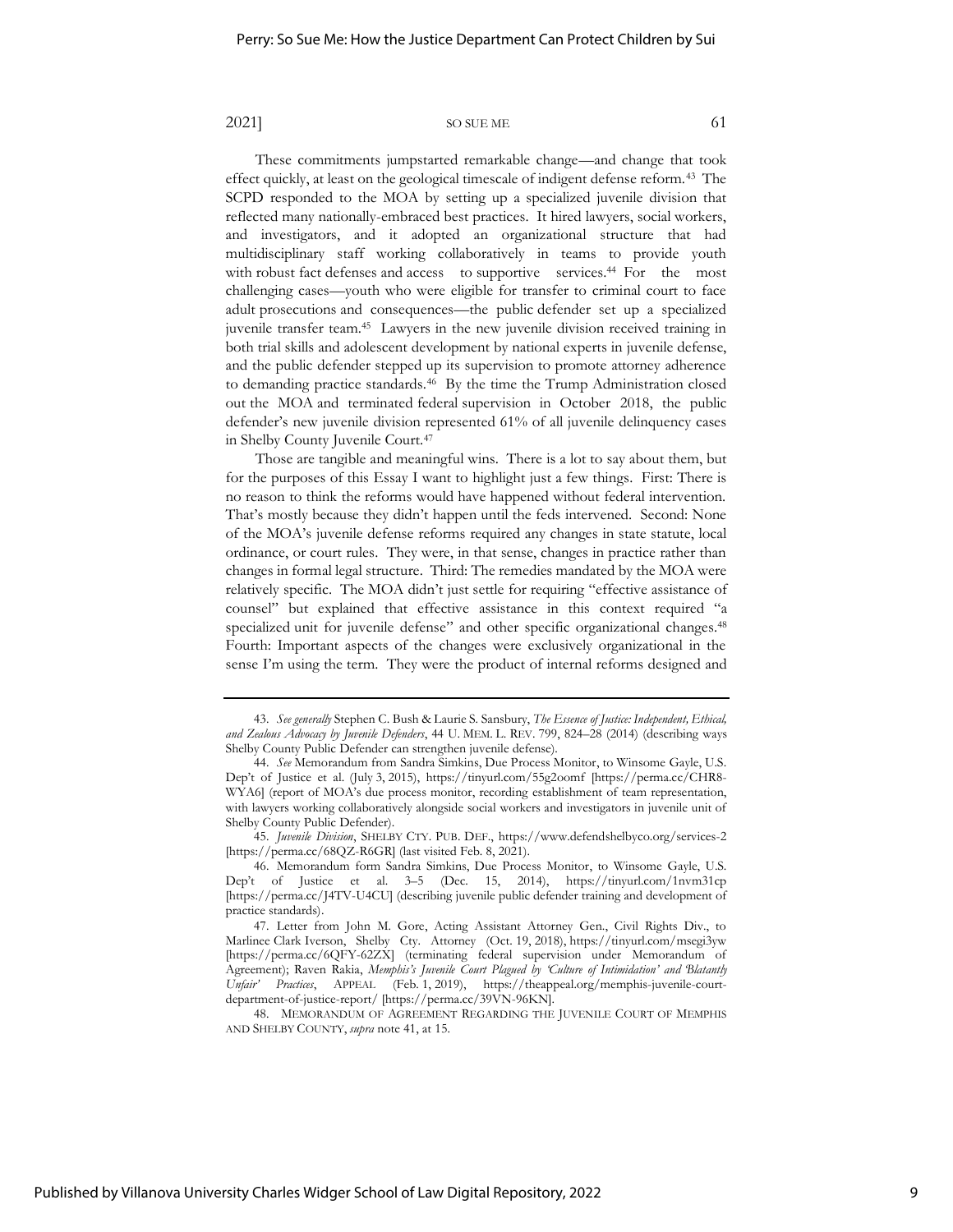implemented by the Chief Public Defender and his team. Fifth: As the previous four points imply, many of the changes could (but would not) have been implemented without the need for federal intervention. Prior to the MOA, the SCPD was already obligated by law to represent children in delinquency cases. The public defender also had the authority, pre-MOA, to train its lawyers, structure them into multidisciplinary teams, and impose practice standards.

But it didn't. The federal intervention catalyzed the internal, organizational change. It also provided political cover, which matters because SCPD is not insulated from local and state politics. It's a creature of the Shelby County government, and the Chief Public Defender is appointed and can be removed by the county mayor.<sup>49</sup> While SCPD had the legal power and responsibility to take juvenile cases prior to 2012, it might have paid a political cost for disrupting the existing, court-controlled, largely non-adversarial system.

This is the sixth point: While the change driven by the MOA was largely organizational, the need for change was closely linked to structural problems such as a lack of political independence and a hostile court culture. Those two structural problems were not specifically addressed by the MOA, but both were real impediments to both short-term and lasting change. The Shelby County juvenile court, not eager to relinquish its control over juvenile indigent defense, was still fighting back when the MOA was closed out in 2018.<sup>50</sup> The federal due process monitor's final report excoriated the court for creating a "culture of intimidation" by leaning hard on defense counsel who fought for their clients.<sup>51</sup> The court also refused to relinquish control over the panel of contract defense attorneys that, even at the closure of the MOA, continued to provide representation for 39% of children accused in juvenile court.<sup>52</sup>

So, like many real-world wins—and especially many justice reform wins—the progress in Shelby County came with some important qualifications. The court's continued resistance to due process protections, and the public defender's continued vulnerability to political interference, speak to the fact that organizational change can't fix every problem—and suggest that the DOJ should be attentive to both proximate and ultimate causes of defense disfunction in future interventions. But at least for the 61% of prosecuted children represented by a revitalized juvenile public defender, the DOJ's first dip into indigent defense reform through § 12601 made a real, and positive, difference.

<sup>49.</sup> Shelby County Charter § 3.08(B) (appointment of public defender by county mayor). 50. Memorandum from Sandra Simkins, Due Process Monitor, to Mark Billingsley, Chairman Pro Tempore et al. (Dec. 10, 2018), https://tinyurl.com/1k4jdav5 [https://perma.cc/Z8FA-2RX6] (noting "Juvenile Court has actively resisted compliance with the word and the spirit of the Agreement").

<sup>51.</sup> *Id.* at 5.

<sup>52.</sup> *Id.* at 2 ("Since 2012 Shelby County has been and remains non-compliant in creating an independent conflict attorney panel. As a consequence, several hundred children a year continue to be represented by attorneys who practice under the direct control of the Juvenile Court Judge." (footnote omitted)).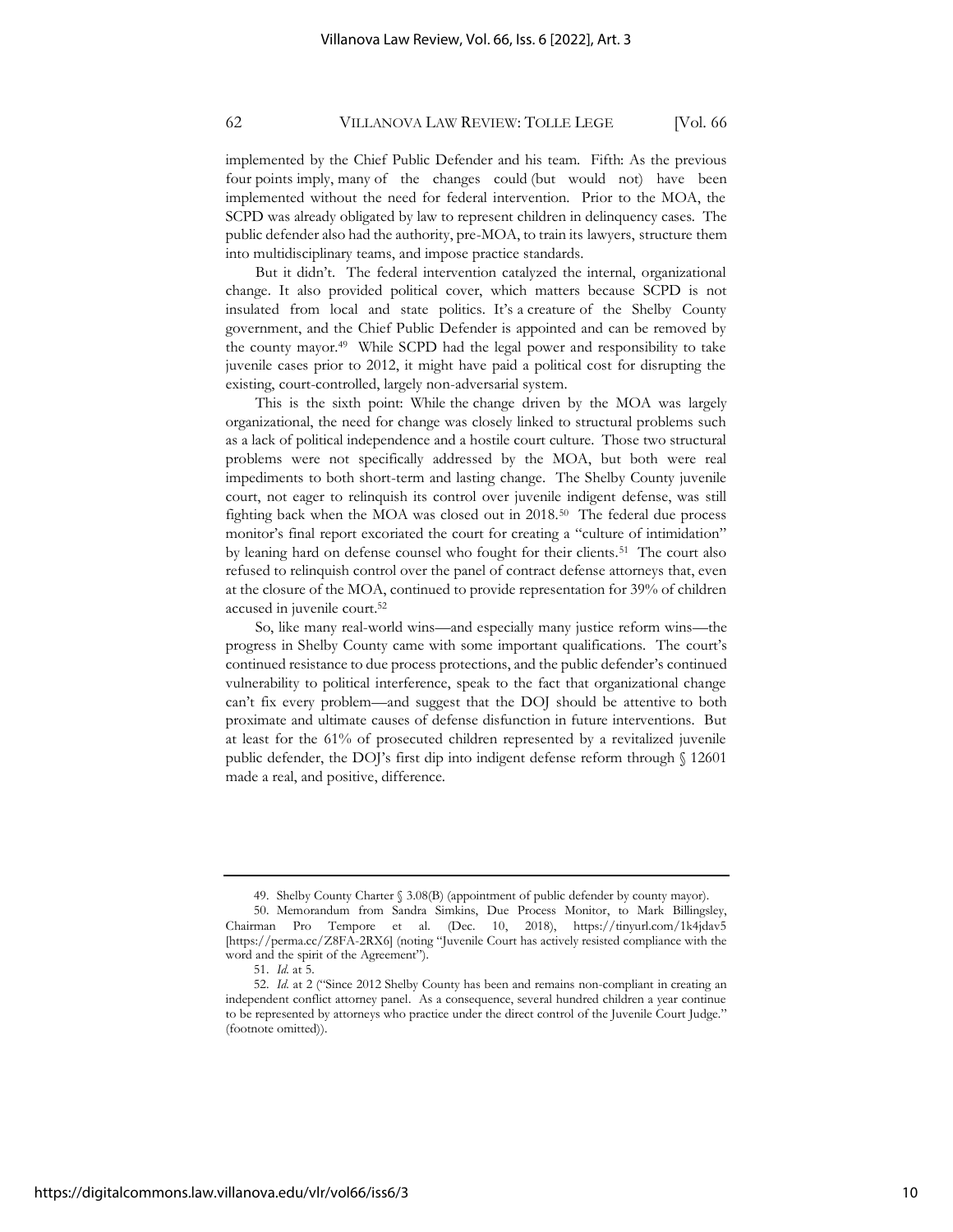#### III. ST. LOUIS COUNTY: RICOCHET DEFENSE REFORM

On July 31, 2015, the DOJ released its findings from an investigation into the St. Louis County Family Court (SLCFC).<sup>53</sup> As in the earlier Shelby County investigation, the DOJ found multiple due process and equal protection violations. But systemic ineffective assistance of counsel was given pride of place in the findings report: "[SLCFC] fails to provide adequate representation for children in delinquency proceedings, in violation of the Due Process Clause of the Fourteenth Amendment."<sup>54</sup> This got the problem exactly right. But it was, at least superficially, a strange attribution of responsibility.

In the SLCFC, as throughout the state of Missouri (and much of the country, for that matter), appointment of counsel is part of the court's job.<sup>55</sup> But Missouri's public defenders do not work for, and should not be funded by, the court. That would create precisely the conflict of interest that the DOJ decried in Memphis. Instead, Missouri has a statewide public defender system with thirty-six district offices. The district office in St. Louis County is responsible for representing children in juvenile delinquency proceedings before the SLCFC.<sup>56</sup>

But like many other indigent defense systems, the Missouri system is badly underfunded. The DOJ's investigation found that a single lawyer was appointed to represent every public defender client in SLCFC—394 new cases in 2014.<sup>57</sup> Unsurprisingly, the system was not working for children.<sup>58</sup> Almost no cases went to trial, and literally no cases featured contested sentencing hearings or appeals.<sup>59</sup> Taken together, the DOJ concluded, "these failings reflect a system devoid of adversarial process." 60

These factual findings, and the legal conclusion of ineffective assistance that the DOJ drew from them, seem unimpeachable. The family court plainly bore some of the blame. After all, it tolerated bad practice from public defenders, directly controlled a private panel of appointed non-public defender lawyers—a practice that the DOJ described as "arbitrary," and prejudiced children by failing to timely appoint counsel.<sup>61</sup> But the court (quite properly) did not control either the organizational practices or the funding levels for the broken state public defender system.

Nevertheless, the court was held to account for the failure and for the fix. In the last days of the Obama administration, the DOJ signed a MOA with the SLCFC mandating that "[t]he Court will secure the equivalent of at least two publicly-funded

61. *Id.* at 19–21.

<sup>53.</sup> U.S. DEP'T OF JUSTICE, CIVIL RIGHTS DIV., INVESTIGATION OF THE ST. LOUIS COUNTY FAMILY COURT (July 31, 2015), https://www.justice.gov/sites/default/files/crt/legacy /2015/07/31/stlouis\_findings\_7-31-15.pdf [https://perma.cc/YU58-LZUL].

<sup>54.</sup> *Id.* at 2.

<sup>55.</sup> MO. REV. STAT. § 211.211.3 (2017) (providing that court "shall appoint counsel for the child.").

<sup>56.</sup> INVESTIGATION OF THE ST. LOUIS COUNTY FAMILY COURT, *supra* note 53, at 8.

<sup>57.</sup> *Id.* at 9.

<sup>58.</sup> *See id.* at 15. ("None of the signposts of zealous advocacy, such as pre-trial motion practice, contested hearings, independent evaluations, and expert witnesses, are present in the St. Louis County Family Court.").

<sup>59.</sup> *Id.*

<sup>60.</sup> *Id.* at 17.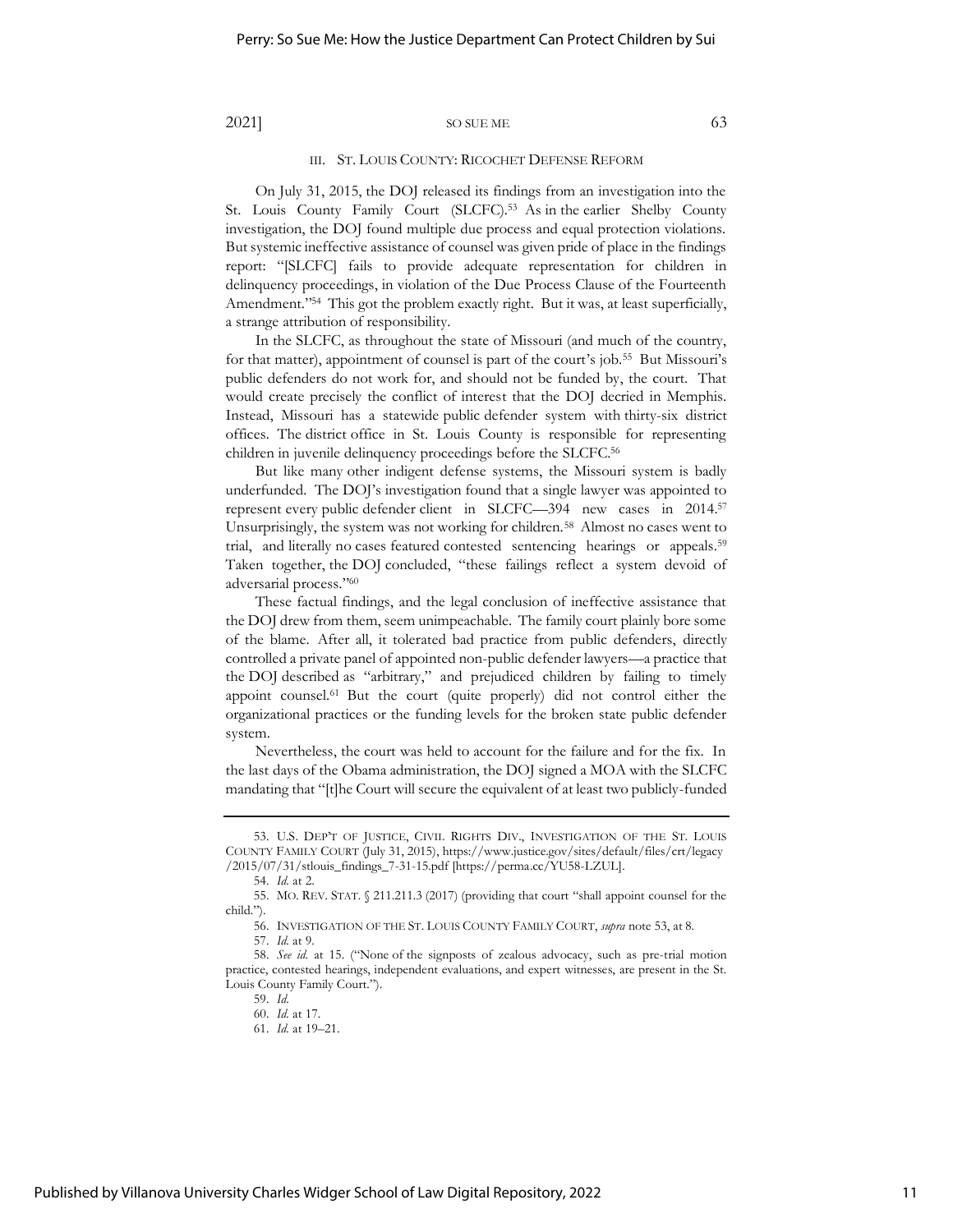full-time juvenile defense counsel for the Court's delinquency cases."<sup>62</sup> The MOA also required the SLCFC to promulgate an "administrative rule requiring that all appointed juvenile delinquency defense counsel undergo juvenile delinquency defense training[,]" and to "bi-annually notify the Missouri State Public Defender's Office" of that rule.<sup>63</sup> These things, apparently, the court did.<sup>64</sup> And according to the DOJ's independent due process auditor, defense representation got better. Judge Arthur Grim reported: "[J]uveniles and their families constantly stated that they were well represented . . . . Both attorney[s] . . . are highly experienced and committed lawyers and are prime examples of the importance of quality defense counsel who are assigned permanently to the juvenile court process." 65

As in Shelby County, I want to draw out a handful of notable aspects of the St. Louis intervention. First: Here too, there is no reason to believe that indigent defense representation in SLCFC would have improved without DOJ intervention. Second: The improvement, though apparently real and significant in the eyes of the auditor, was relatively modest in scale. One lawyer for 394 new juvenile cases, in the status quo ante, was unacceptable. Two lawyers for 394 new juvenile cases—or about new 200 cases per attorney—is still too high.<sup>66</sup> Neither the MOA nor the auditor's report suggested anything about non-attorney staff like investigators, paralegals, and social workers. The relatively modest demands, relative to Shelby County, may have had something to do with the clock running out on the Obama Administration, and suggests that the Biden-era DOJ should consider investigating

<sup>62.</sup> U.S. DEP'T OF JUSTICE, MEMORANDUM OF AGREEMENT BETWEEN THE UNITED STATES DEPARTMENT OF JUSTICE AND THE ST. LOUIS COUNTY FAMILY COURT 7 (2021), https://tinyurl.com/4ay2pcd5 [https://perma.cc/M8CE-L9QN].

<sup>63.</sup> *Id.*

<sup>64.</sup> *See* ARTHUR E. GRIM & MARK A. GREENWALD, FOURTH REPORT OF THE INDEPENDENT AUDITOR AND DMC SUBJECT MATTER EXPERT 11–12 (2019), https://tinyurl.com/18widsaa [https://perma.cc/ELF9-EEJN] (finding substantial compliance with indigent defense requirements of MOA).

<sup>65.</sup> *Id.* at 3.

<sup>66.</sup> There is virtually no reliable descriptive data on existing juvenile defense caseloads across jurisdictions, much less research aimed at showing what optimal and maximum acceptable caseloads might be. *See* OFFICE OF JUVENILE JUSTICE & DELINQUENCY PREVENTION, LITERATURE REVIEW: INDIGENT DEFENSE FOR JUVENILES (June 2018), https://ojjdp.ojp.gov/mpg/literature-review/indigent-defense-for-juveniles.pdf

<sup>[</sup>https://perma.cc/J6QV-EHP9] (summarizing the state of the field and concluding that there are massive gaps in juvenile defense data). The best data-informed research here probably comes out of studies done by the American Bar Association that brought groups of experts together to estimate how much time it should take to represent public defender clients. *See, e.g.*, POSTLETHWAITE & NETTERVILLE, AM. BAR ASS'N, THE LOUISIANA PROJECT,A STUDY OF THE LOUISIANA DEFENDER SYSTEM AND ATTORNEY WORKLOAD STANDARDS 1 (2017), https://tinyurl.com/uqod5c8 [https://perma.cc/YDA5-V2UF] (estimating average time that expert juvenile defenders believe should be spent defending a juvenile delinquency case in Missouri at 19.78 hours/case); RUBINBROWN, AM. BAR ASS'N, THE MISSOURI PROJECT, A STUDY OF THE MISSOURI PUBLIC DEFENDER SYSTEM AND ATTORNEY WORKLOAD STANDARDS 6 (2014), https://www.aclu.org/sites/default/files/field\_document/Ex007-The-Missouri-Project-2014-

Public-Defender-Study.pdf [https://perma.cc/8K56-5VHG] (estimating average time that expert juvenile defenders believe should be spent defending a juvenile delinquency case in Missouri at 19.5 hours/case). If those studies are right, a public defender who "bills" 2,000 hours a year (a pretty high number) could only represent about 100 delinquency clients effectively.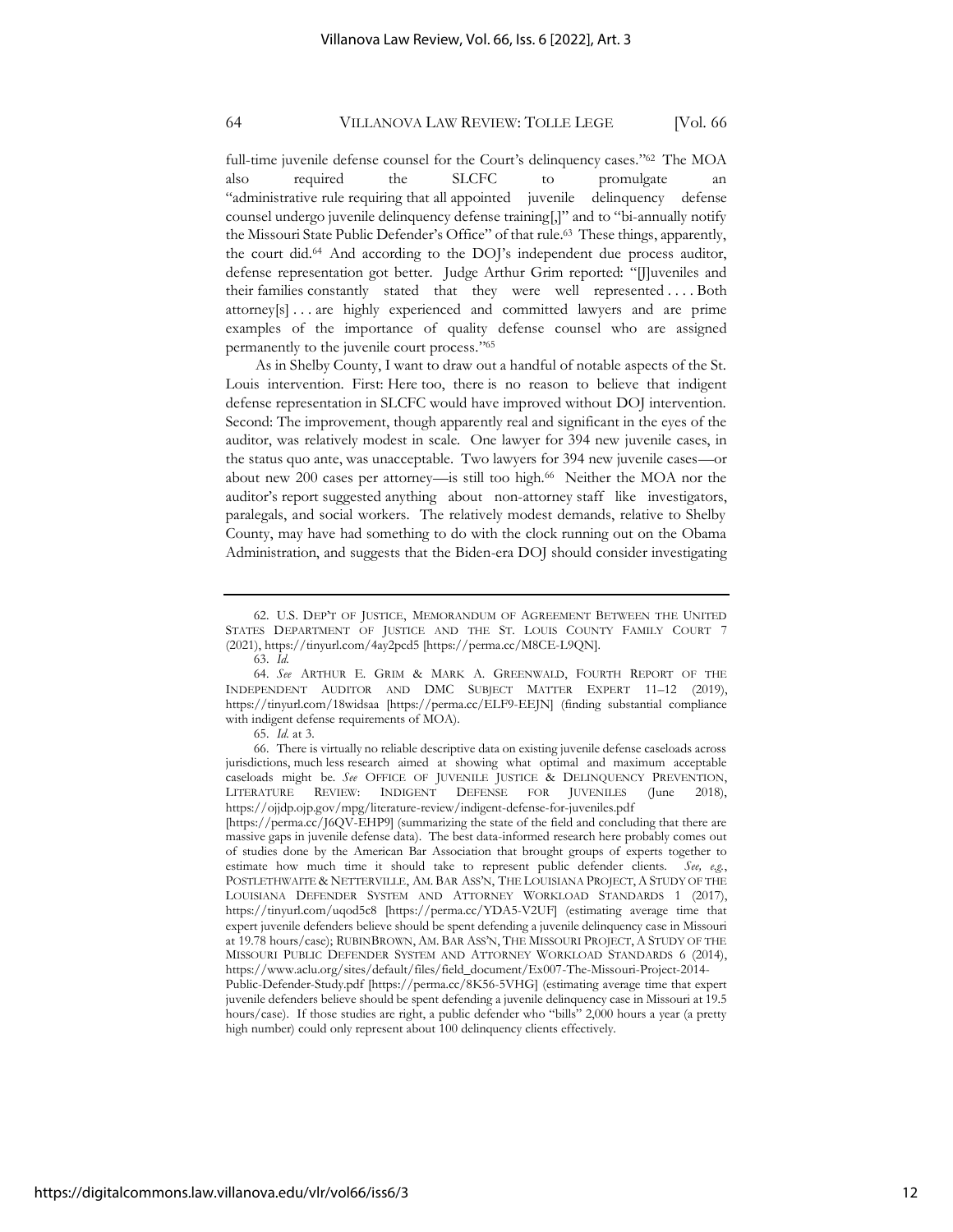and litigating as early as possible in the administration's term. Third: As in Shelby County, at least some of the problem was organizational. Set aside funding and staffing. It is hard to understand why it was incumbent on the *court* to create a juvenile defense training program and to advise the *state public defender* of its availability. One would have hoped to find the institutional capacity to train defense lawyers in the public defender system.

The public defender was neither the target of the investigation nor a party to the MOA. That leads to a fourth notable aspect of the St. Louis intervention: Even though the public defender was not directly bound by the MOA, the MOA appears to have catalyzed—or at least been followed by—significant organizational change in the state public defender's office. The DOJ closed the St. Louis MOA in December 2019.<sup>67</sup> That same year, the state public defender received additional funding from the legislature to open the Children's Defense Team, a specialized unit charged with representing children in delinquency cases in and around St. Louis and Kansas City.<sup>68</sup>

Finally, and relatedly, the fifth point: The DOJ achieved its public defense aims here indirectly. If the problem is public defense underfunding, or systematic misallocation of resources, or a failure to care enough about juvenile practice to develop the capacity to even offer a few hours of annual training: Why not also investigate the state public defender, and bind it into the MOA? That wouldn't mean the public defender is morally to blame—only that, statutorily, it bears the responsibility. The state and its creatures (like, for instance, a statewide public defender) are responsible for setting up and funding public defense systems under Gideon and Gault.<sup>69</sup> You need to get the responsible parties in the room if you want to solve the problem. It is unclear why the DOJ chose not to directly implicate the public defender in its investigation and instead held the court responsible for ensuring the public defender's effective representation. But as the next section shows, that approach may no longer be feasible, if it was ever advisable.

### IV. LAUDERDALE COUNTY: WHEN IS THE JUVENILE JUSTICE SYSTEM ADMINISTRATOR NOT RESPONSIBLE FOR THE ADMINISTRATION OF JUVENILE JUSTICE?

The Shelby County and St. Louis County cases were resolved without litigation. The DOJ had a harder time in Mississippi, where it launched a third juvenile defenserelated investigation.

Meridian is the seat of Lauderdale County, Mississippi, about 100 miles east of Jackson and right up against the Alabama border. In August 2012, the DOJ released

<sup>67.</sup> Letter from Steven H. Rosenbaum, Chief, Special Litig. Section, to Judge Margaret T. Donnelly, Family Court of St. Louis Cty., and John Sauer, Mo. Attorney Gen.'s Office (Dec. 16, 2019), https://tinyurl.com/ael7yyd5 [https://perma.cc/7V58-RSCX] (terminating MOA with SLCFC).

<sup>68.</sup> Memorandum from Charles E. Atwell, Chair, Pub. Defender Comm'n, to Mike Parson, Governor et al. 9 (2020), https://tinyurl.com/4x7umak4 [https://perma.cc/7XL8-GACZ].

<sup>69.</sup> *See, e.g.*, Margaret E. Costello, *Fulfilling the Unfulfilled Promise of* Gideon*: Litigation as a Viable Strategic Tool*, 99 IOWA L. REV. 1951, 1953 (2014) (describing obligation that *Gideon* imposes on states).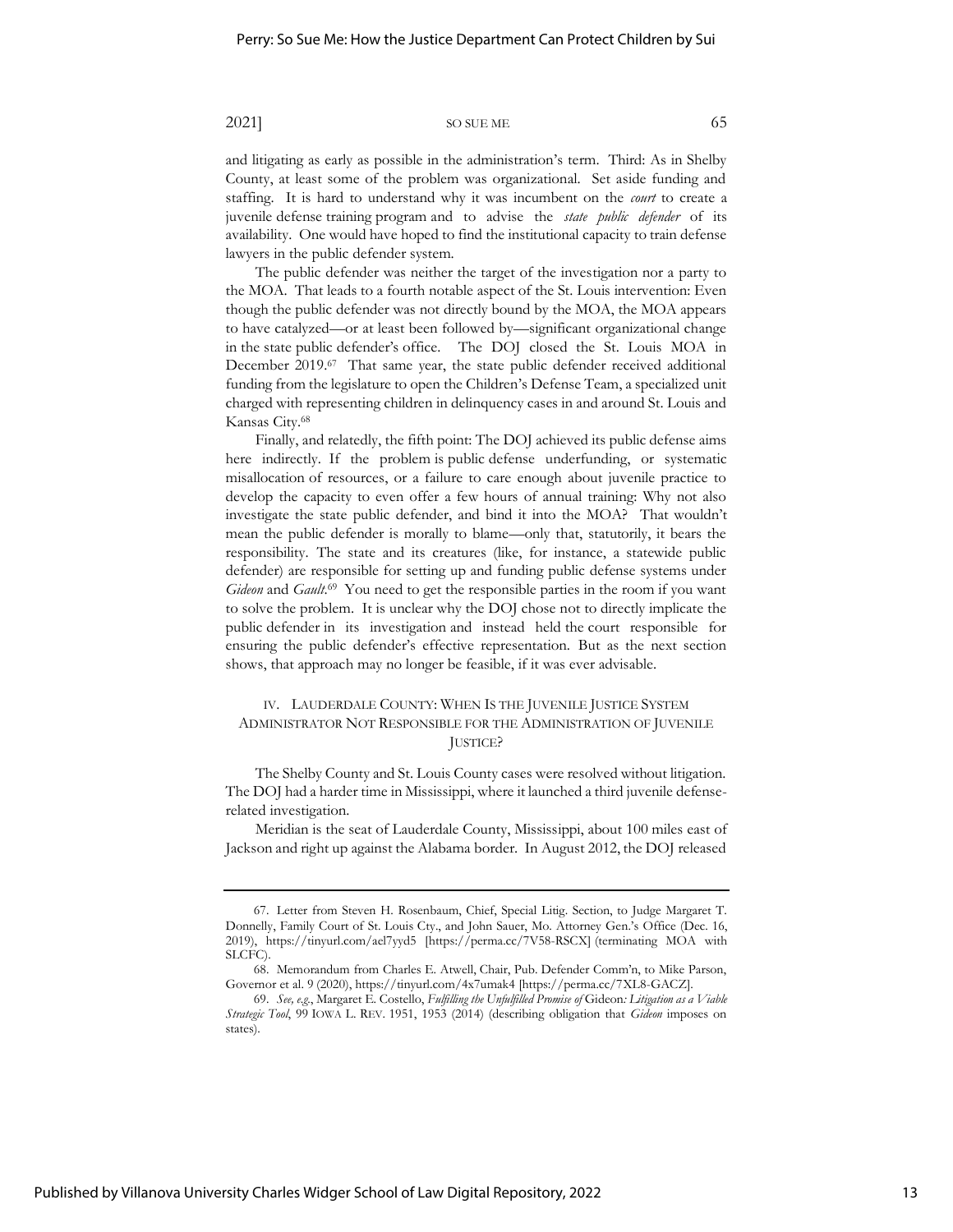a scathing findings letter that indicted the city's schools and police; the county, its juvenile court, and the court's judges; and the state, whose agencies oversee children on probation.<sup>70</sup> At its core, the letter alleged a pattern and practice of civil rights violations arising out of a formalized school-to-prison pipeline. Schools called the police over minor student infractions; police arrested children without investigation or probable cause and funneled them into the juvenile justice system; the court convicted kids unnecessarily and without due process, and placed them on probation; and probation frequently involved stints locked up in juvenile detention.<sup>71</sup> "All entities," the DOJ concluded, "engage in a pattern or practice of imposing disproportionate and severe consequences including incarceration for technical probation violations such as school suspensions, without any due process whatsoever."<sup>72</sup> Government violations included depriving children of the effective assistance of counsel: "Children and their guardians consistently report that they are not always appointed an attorney for detention or adjudication hearings, and that the public defender who is appointed pursuant to a contract with the Youth Court does not provide children and guardians with meaningful or effective representation." 73

When the parties did not voluntarily come into compliance, the DOJ sued under its Violent Crime Control and Law Enforcement Act authority.<sup>74</sup> The complaint expanded on the alleged due process violations, with detailed attention to the indigent defender's shortcomings. Almost all youth in Lauderdale County juvenile delinquency proceedings were represented by a single public defender, appointed and approved by the court, who refused to talk or meet with clients until the day of court. That public defender failed to "(1) explain the court proceedings to children and their parents; (2) participate in the court proceedings on their behalf; or (3) assist children in defending against the charges brought against them by presenting witnesses or evidence on their behalf." 75

The city and the state ultimately settled.<sup>76</sup> But the county, its juvenile court, and its judges would not. So for the first time, federal judges were called upon to decide the extent of the DOJ's enforcement power under 34 U.S.C. § 12601.<sup>77</sup> The narrow legal question was whether Lauderdale County's juvenile court is a "government agency" within the meaning of the statute, which (recall) empowers

<sup>70.</sup> Memorandum from Thomas E. Perez, Assistant Attorney Gen, U.S. Dep't of Justice, to Phil Bryant, Governor, State of Miss. et al. 2 (Aug. 10, 2012), https://tinyurl.com/433vlzts [https://perma.cc/9XAF-PCRX].

<sup>71.</sup> *Id.* at 2–4.

<sup>72.</sup> *Id.* at 4.

<sup>73.</sup> *Id.* at 6.

<sup>74.</sup> Complaint ¶ 18, United States v. City of Meridian, No. 12-168 (S.D. Miss. Oct. 24, 2012). 75. *Id.* ¶ 111.

<sup>76.</sup> Settlement Agreement, United States v. City of Meridian, No. 13-978 (S.D. Miss. Sep. 18, 2015), https://www.justice.gov/crt/file/778016/download [https://perma.cc/9NY5-DJNL] (city settlement agreement).

<sup>77.</sup> *See* United States v. Lauderdale County, 914 F.3d 960, 964 (5th Cir. 2019) ("As far as we are aware, this is the first—and thus far the only—Section 12601 claim brought against the judges of a youth court (or any court) to be resolved in the federal courts through adjudication.").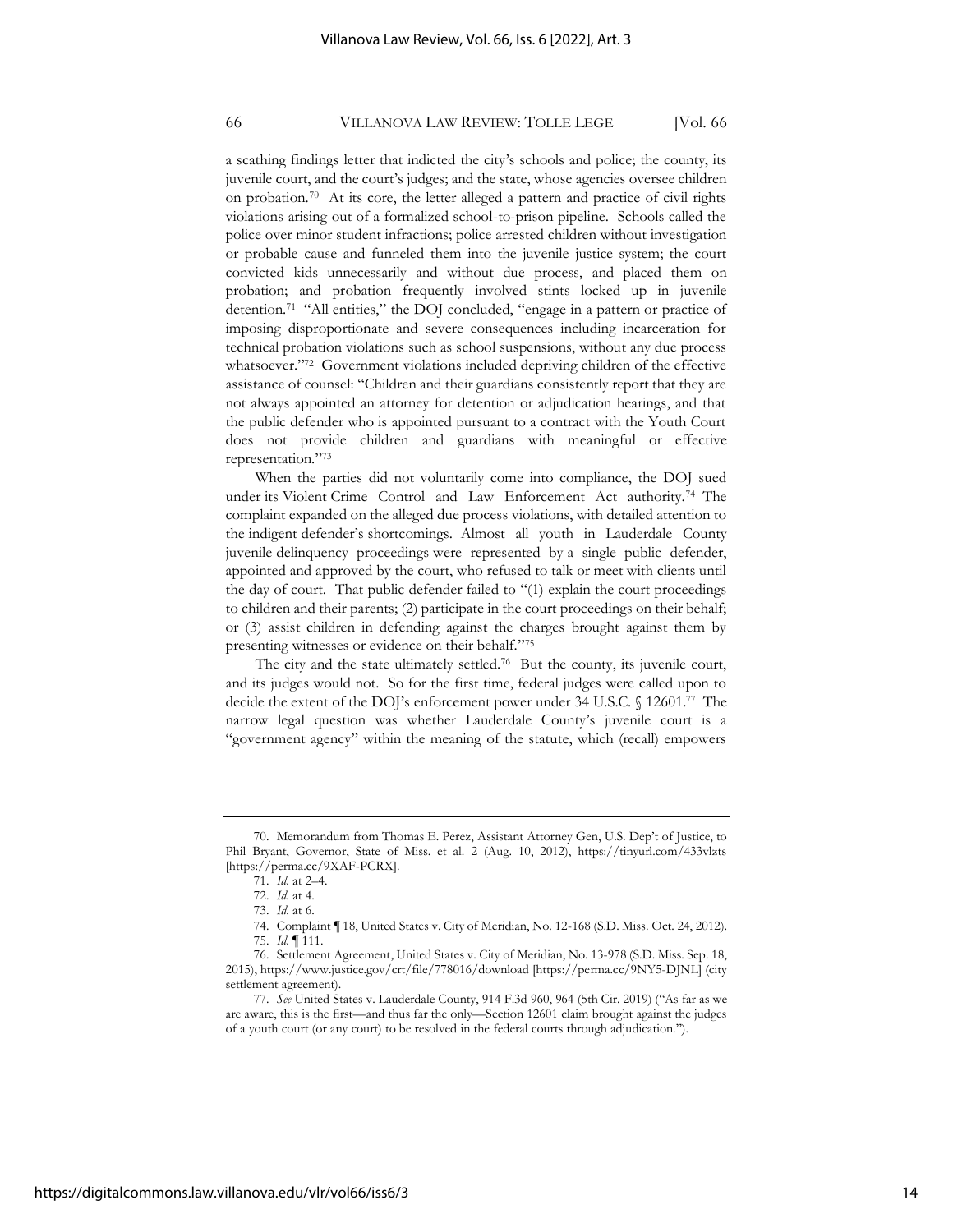the DOJ to "eliminate" civil rights violations "by officials or employees of any *governmental agency* with responsibility for the administration of juvenile justice." 78

Both the district court and the Fifth Circuit answered *no*. 79 Because a court is not an "agency," they concluded, Congress did not authorize § 12601 suits against courts—even if a court administers the entire local juvenile justice system, including the public defender. This latter point got short shrift in the decisions. The DOJ's indigent defense allegations did not implicate judicial decision-making. The claim was that the court failed in funding and running its public defense system. Those are administrative, not adjudicative, functions.

The Fifth Circuit's decision threatens to give safe harbor to jurisdictions that build their indigent defense systems poorly. Judicial administration of indigent defense defeats the structural independence that forms a cornerstone of effective advocacy.<sup>80</sup> The Fifth Circuit would exempt from federal oversight precisely the juvenile justice entities that need oversight most. A public defender under the county government umbrella—say, the SCPD, in Tennessee—can be subject to DOJ intervention if it fails to deliver effective assistance of counsel for children.<sup>81</sup> But a public defender wholly run by a judge cannot. This incentivizes a unitary model of juvenile justice where a county judge controls every aspect of the system, even indigent defense. Conflicts of interest are among the least frightening possible outcomes of systems where judges are not just adjudicators but all-powerful administrators.<sup>82</sup>

The decision was wrong. But even if it was right and other circuits adopt it, the Fifth Circuit's holding does not entirely vitiate the DOJ's power to remedy public defense problems under § 12601. It does instruct the DOJ how to use its power in the future, though. And this is the first aspect of the Mississippi case that I want to

<sup>78.</sup> *Id.* (emphasis added) (quoting 34 U.S.C. § 12601 (2018)).

<sup>79.</sup> *See id.* at 969.

<sup>80.</sup> *See, e.g.*, AM. BAR ASS'N STANDING COMM. ON LEGAL AID AND INDIGENT DEFENDANTS, TEN PRINCIPLES OF A PUBLIC DEFENSE DELIVERY SYSTEM 1 (2002), https://tinyurl.com/1l9ttiyj [https://perma.cc/UXY9-VPS3] ("The public defense function, including the selection, funding, and payment of defense counsel, is independent.").

<sup>81.</sup> *See e.g.*, *Lauderdale Cty.*, 914 F.3d at 968 ("[T]he government can presumably still bring Section 12601 lawsuits against many other entities in the juvenile justice system without stretching the ordinary meaning of any words—including counties, city councils, mayors, police commissioners, correctional facilities, and youth services . . . .").

<sup>82.</sup> Why this perverse result? Mostly, according to the Fifth Circuit, because "[i]n ordinary parlance, . . . courts are not described as 'departments' or 'agencies' of the Government." *Lauderdale Cty.*, 914 F.3d at 964 (citing Hubbard v. United States, 514 U.S. 695, 699 (1995)). Even if that's generally true of "ordinary parlance," it's not true when it comes to the specific context that the statute was talking about. There, juvenile courts routinely assume many of the administrative functions that, in the criminal justice system, are fulfilled by county or state agencies. Just in this Essay, in addition to the all-powerful Lauderdale County court, we've seen the Juvenile Court of Memphis and Shelby County, which controls the county's juvenile detention center and probation function, and the St. Louis County Family Court, which even employs the county's prosecutors. Since *In re Gault,* courts applying legal principles to the juvenile justice system have looked to the realities of function rather than the niceties of form. *See In re* Gault, 387 U.S. 1, 27 (1967) ("The boy is committed to an institution where he may be restrained of liberty for years. It is of no constitutional consequence—and of limited practical meaning—that the institution to which he is committed is called an Industrial School."). If it looks and acts like an administrative agency, the government's enforcement power over it cannot depend on whether the chief administrator has an "Honorable" before their name.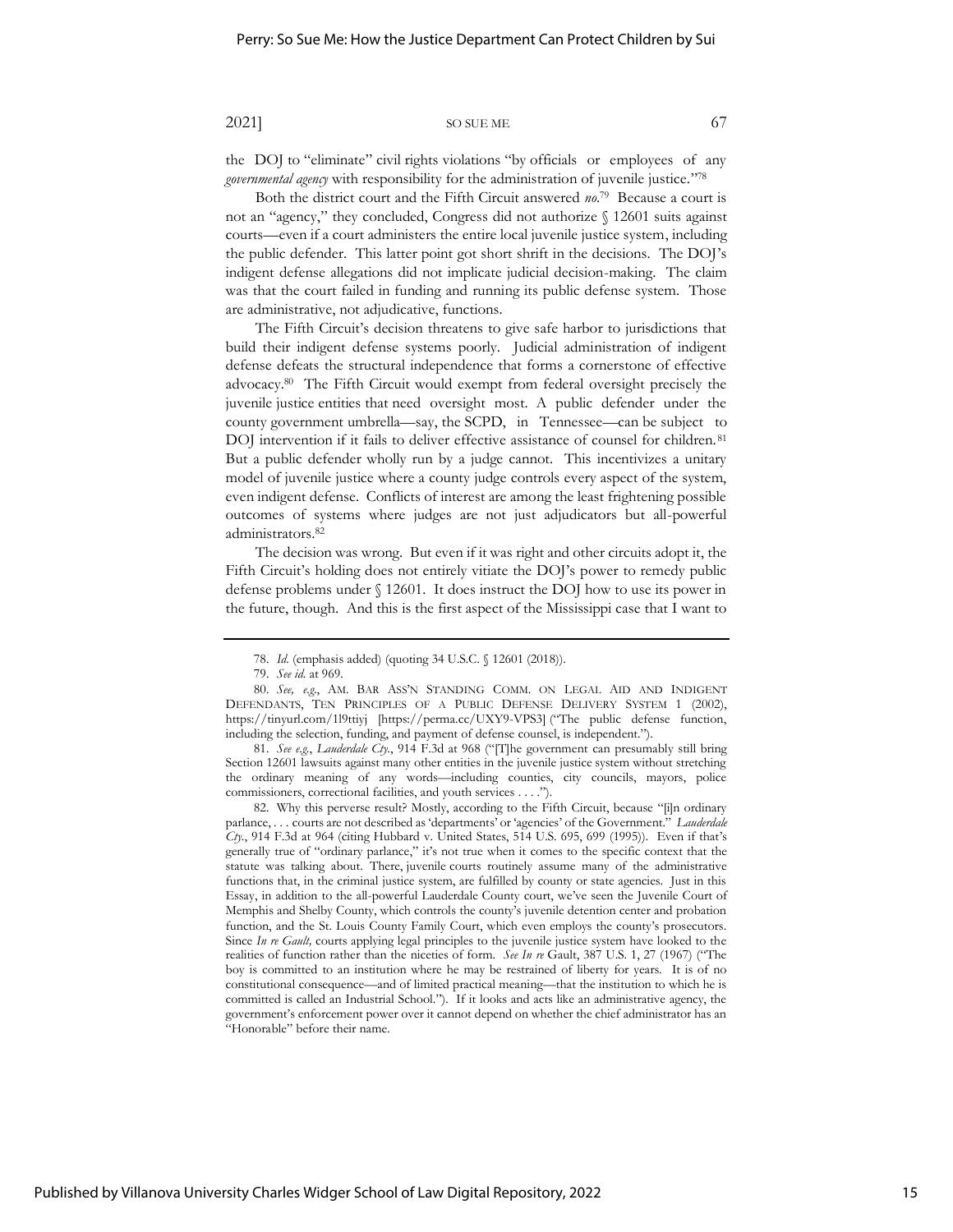call attention to: As in Memphis and St. Louis, the DOJ did not name the Lauderdale County indigent defender specifically. Going forward, specifically and explicitly investigating and suing the indigent defender may be not just wise—especially where the problem is at least in part organizational—but necessary where the indigent defender (however inappropriately) works under judicial supervision.<sup>83</sup>

The second point: Because the DOJ's indigent defense-related Lauderdale County claims were never adjudicated on the merits, it is hard to know exactly what caused the county's indigent defense problems. The DOJ never claimed that they were related to high caseloads. Instead, the due process violations were caused by the public defender's bad practices. The public defender's failings, in turn, could have been a function of poor hiring, poor training, poor supervision, and poor culture. Alternatively, or additionally, the public defender could have failed because he was under the court's thumb. Here too, there may have been organizational problems that could have been resolved through engaging the public defender directly, as well as structural problems that demanded suing the court system.

### V. CONCLUSION: DEPLOYING § 12601 TO HELP FIX JUVENILE INDIGENT **DEFENSE**

When Donald Trump took over from Barack Obama, and Attorney General Jefferson Beauregard Sessions III replaced Attorney General Loretta Elizabeth Lynch,<sup>84</sup> the DOJ stopped opening new matters relating to juvenile defense and began angling to get out of its ongoing juvenile defense-related matters. The DOJ's Civil Rights Division did not initiate any new juvenile justice litigation during the Trump presidency.<sup>85</sup> Its formal and publicly-announced juvenile justice activity focused solely on conditions of confinement: A statement of interest in a case about special education for youth in custody, and a report of an investigation that revealed

<sup>83.</sup> The Fifth Circuit explicitly acknowledged that it was not resolving the question of whether the Lauderdale County public defender was amenable to suit.

In a letter filed with the court after oral argument, the government argues that if we interpret Section 12601's use of the phrase 'governmental agency' to exclude the Youth Court, then we should remand to determine whether public defenders and non-judicial court personnel can be held liable under the statute. However, not only did the government fail to make that argument in its briefs, but it has also not named these persons as defendants in this litigation. As such, we decline the government's invitation to remand for that purpose, and leave it be addressed in future cases where the issue is squarely raised and litigated.

*Lauderdale Cty.*, 914 F.3d at 969 n.15 (citing Sindhi v. Raina, 905 F.3d 327, 334 (5th Cir. 2018). 84. Sessions was open about his distaste for the DOJ's involvement in litigation that engaged

local and state governments in consent decrees and other long-running agreements with the federal government. Memorandum from Jeff Sessions, Attorney Gen., U.S. Dep't of Justice, to U.S. Attorneys, Heads of Civil Litigating Components, U.S. Dep't of Justice (2018), https://tinyurl.co m/1ehxsnpu [https://perma.cc/2JQ5-VXJC]. For an analysis of the obstacles that Sessions' memo placed in the way of federal-led justice system reform, see Christy E. Lopez, *Here's Why Jeff Sessions' Parting Shot Is Worse Than You Thought*, THE MARSHALL PROJECT (Nov. 19, 2018, 10:00 PM), https://tinyurl.com/y5feyooh [https://perma.cc/7XYB-RXQ7].

<sup>85.</sup> *See Special Litigation Section Cases and Matters*, U.S. DEP'T OF JUST. (Mar. 25, 2021) https://tinyurl.com/yxf8ug7o [https://perma.cc/M6CX-2ZYK].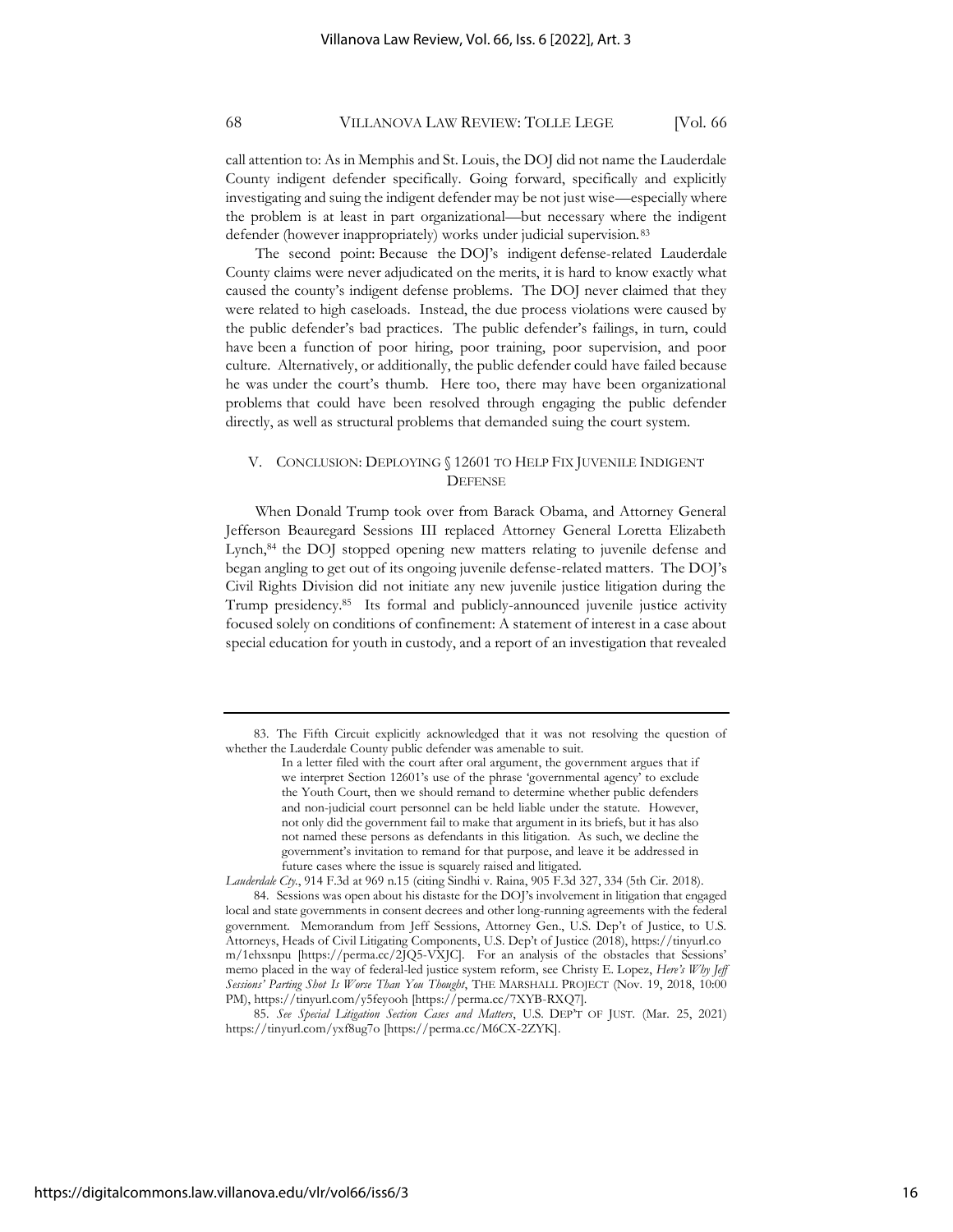unconstitutional conditions of confinement in a juvenile prison.<sup>86</sup> By contrast, it formally closed at least three juvenile justice matters, including the Shelby County and St. Louis County matters.<sup>87</sup> It also lost the Fifth Circuit decision that made it harder to reform juvenile defense in Lauderdale County, Mississippi.

President Joe Biden's election victory promises new (or, at least, renewed) opportunities for proponents of stronger indigent defense. That isn't lost on those proponents, some of whom immediately formulated recommendations for the new administration. But those generally ambitious recommendations shied away from encouraging the administration to invoke § 12601. In its "[r]ecommendations for the Biden Administration," the National Association for Public Defense (NAPD) heavily emphasized federal help with data collection and analysis—a lot of which is a core function of any effective organization and which public defenders could, in fact, do for themselves—but says nothing about using the power of the Civil Rights Division to improve public defense.<sup>88</sup> In its own recommendations, the National Juvenile Defender Center also took the time and space to ask for data help (again, an organizational capacity issue), but—like the NAPD—it did not mention the federal statute that gives the DOJ unique powers to help juvenile defenders and the children they serve.<sup>89</sup>

Maybe there's a fear of suggesting publicly that the DOJ should aggressively intervene in local justice systems or that indigent defenders should be (and sometimes, where the organizational problems are of their own making, deserve to be) sued. But that fear is misplaced. One of the best things the DOJ can do for due process in the juvenile justice system is to use its § 12601 powers early and often, to investigate and sue indigent defense systems directly, and to target remedies at the specific structural and organizational root problems presented in each jurisdiction.

There are clear takeaways from juvenile indigent defense reform's recent success stories and from the federal interventions that surrounded them. New Orleans, Shelby County, and St. Louis show that organizational problems are real barriers to effective practice. Where defenders cannot or will not solve them on their own, federal intervention can help. The DOJ can provide a push for defense

88. *Recommendations for the Biden Administration*, NAT'L ASS'N FOR PUB. DEF. (Nov. 12, 2020), https://tinyurl.com/y3qk3s7d [https://perma.cc/PB77-435C].

89. *Recommendations for the Biden/Harris Administration*, NAT'L JUV. DEF. CTR. (Dec. 21, 2020), https://tinyurl.com/yyxthvwm [https://perma.cc/Y959-8N9X].

<sup>86.</sup> Statement of Interest of the United States of America at 2, H.C. v. Bradshaw, No. 18- 80810 (S.D. Fla. Oct. 1, 2018), https://tinyurl.com/24pdd5hf [https://perma.cc/VP73-YPP7] (arguing that the local school board and the local sheriff in Palm Beach County, Florida, were both responsible for providing special educating services to children in custody); Letter from Eric S. Dreiband, Assistant Attorney Gen., Civil Rights Div., U.S. Dep't of Justice, to Henry McMaster, Governor of S.C. (Feb. 5, 2020), https://tinyurl.com/49wg95pd [https://perma.cc/GQ9U-Z9ZY].

<sup>87.</sup> Letter from Steven H. Rosenbaum, Chief, Special Litig. Section, Civil Rights Div., U.S. Dep't of Justice, to Chelsea L. Chicosky, Special Assistant Attorney Gen., Counsel to Miss. Dep't of Educ. (June 26, 2019), https://tinyurl.com/1ahe13uo [https://perma.cc/XZ9Q-NPPS] (closing DOJ investigation into Mississippi's Leflore County Juvenile Detention Center School); Letter from Steven H. Rosenbaum, *supra* note 67 (terminating MOA and closing investigation into SLCFC); Letter from John M. Gore, *supra* note 47 (Oct. 19, 2018), (terminating MOA and closing investigation into Juvenile Court of Memphis and Shelby County).